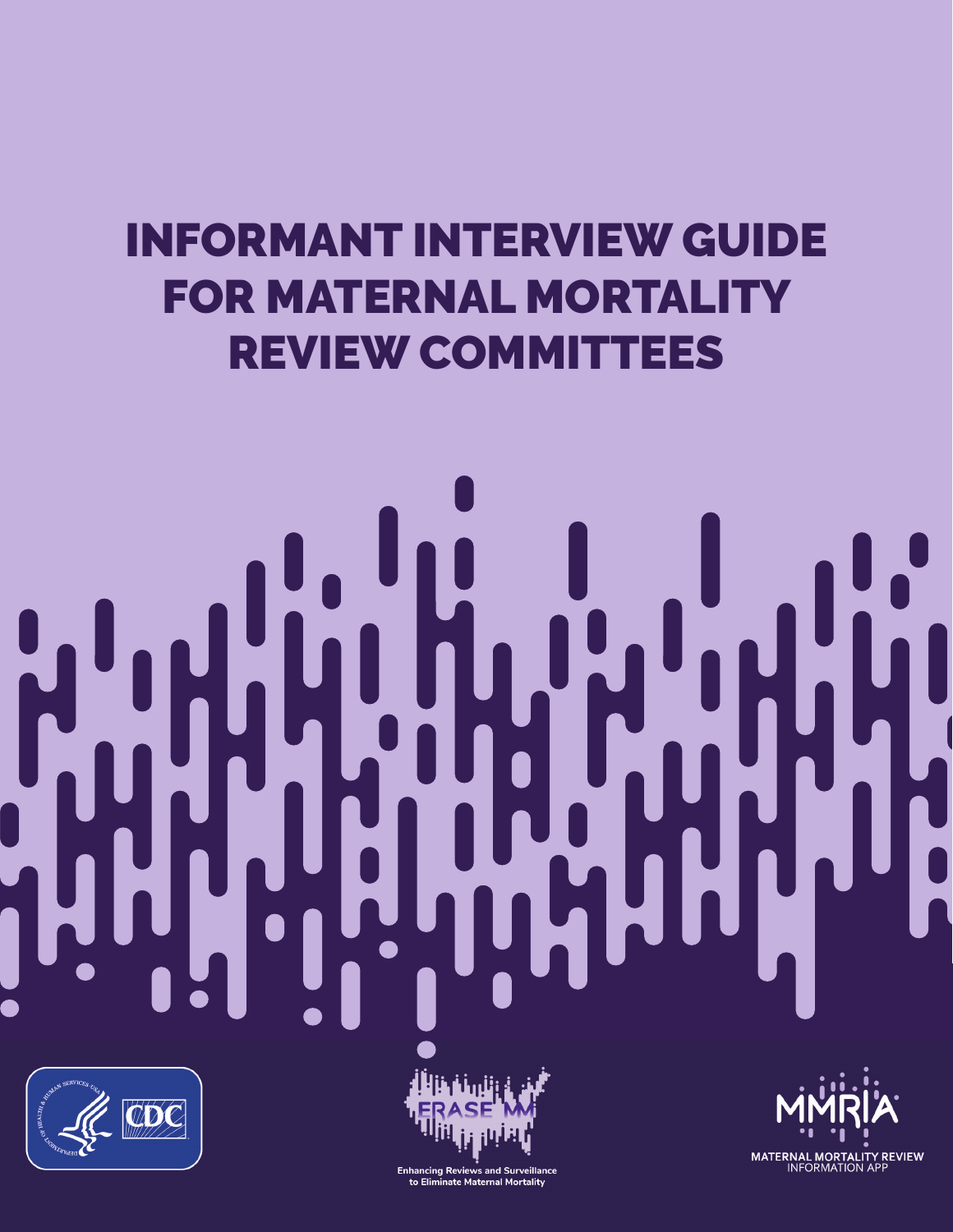## **INFORMANTINTERVIEW GUIDE** FOR MATERNAL MORTALITY REVIEW **COMMITTEES**

## **Table of Contents**

| 1. |           |  |  |  |
|----|-----------|--|--|--|
| 2. |           |  |  |  |
| 3. |           |  |  |  |
| 4. |           |  |  |  |
|    | $\bullet$ |  |  |  |
|    | $\bullet$ |  |  |  |
| 5. |           |  |  |  |
|    | $\bullet$ |  |  |  |
|    | $\bullet$ |  |  |  |
|    | $\bullet$ |  |  |  |
|    | $\bullet$ |  |  |  |
|    | $\bullet$ |  |  |  |
|    | $\bullet$ |  |  |  |
|    |           |  |  |  |
|    |           |  |  |  |
|    |           |  |  |  |
|    |           |  |  |  |
|    |           |  |  |  |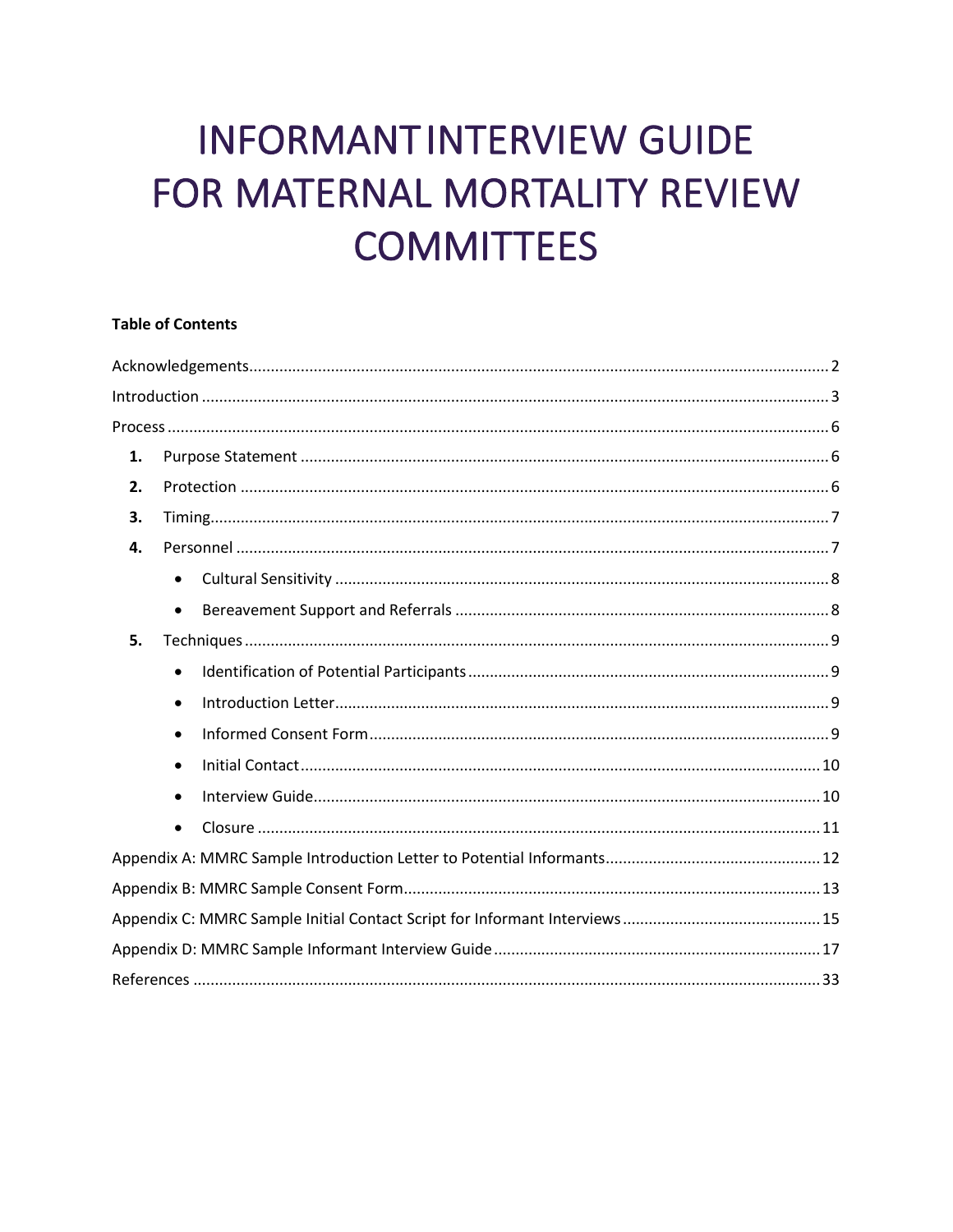## <span id="page-2-0"></span>Acknowledgements

This project was a collaboration between CDC and the CDC Foundation, with support from Merck, through an award agreement with its *Merck for Mothers* program.

We would like to acknowledge the consulting team, CDC, and CDC Foundation staff who significantly contributed to the content of the guide:

**Deborah Burch, DNP, RN** DEBORAH BURCH CONSULTING, LLC

**Beth Buxton, MSW** MASSACHUSETTS DEPARTMENT OF PUBLIC HEALTH

**Christine Morton, PhD** CMQCC/STANFORD UNIVERSITY

**David Goodman, PhD, MS** DIVISION OF REPRODUCTIVE HEALTH CENTERS FOR DISEASE CONTROL AND PREVENTION

## **Jill Nobles-Botkin, MSN, APRN-CNM**

OKLAHOMA STATE DEPARTMENT OF HEALTH

## **Danielle Noell, ARNP, RNC**

FETAL, INFANT, AND MATERNAL MORTALITY REVIEW CONSULTANT

## **Meena Ramakrishnan, MD, MPH**

FETAL, INFANT, AND MATERNAL MORTALITY REVIEW CONSULTANT

## **Amy St. Pierre, MBA**

DIVISION OF REPRODUCTIVE HEALTH CENTERS FOR DISEASE CONTROL AND PREVENTION

## **Eleni Tsigas**

PREECLAMPSIA FOUNDATION

### **Rose Winchell, MSW**

CITY OF PHILADELPHIA DEPARTMENT OF PUBLIC HEALTH

## **Julie Zaharatos, MPH**

DIVISION OF REPRODUCTIVE HEALTH CENTERS FOR DISEASE CONTROL AND PREVENTION

Suggested citation: Building U.S. Capacity to Review and Prevent Maternal Deaths. (2019). Informant interview guide for maternal mortality review committees. Retrieved from [https://reviewtoaction.org/rsc-ra/term/67.](https://reviewtoaction.org/rsc-ra/term/67)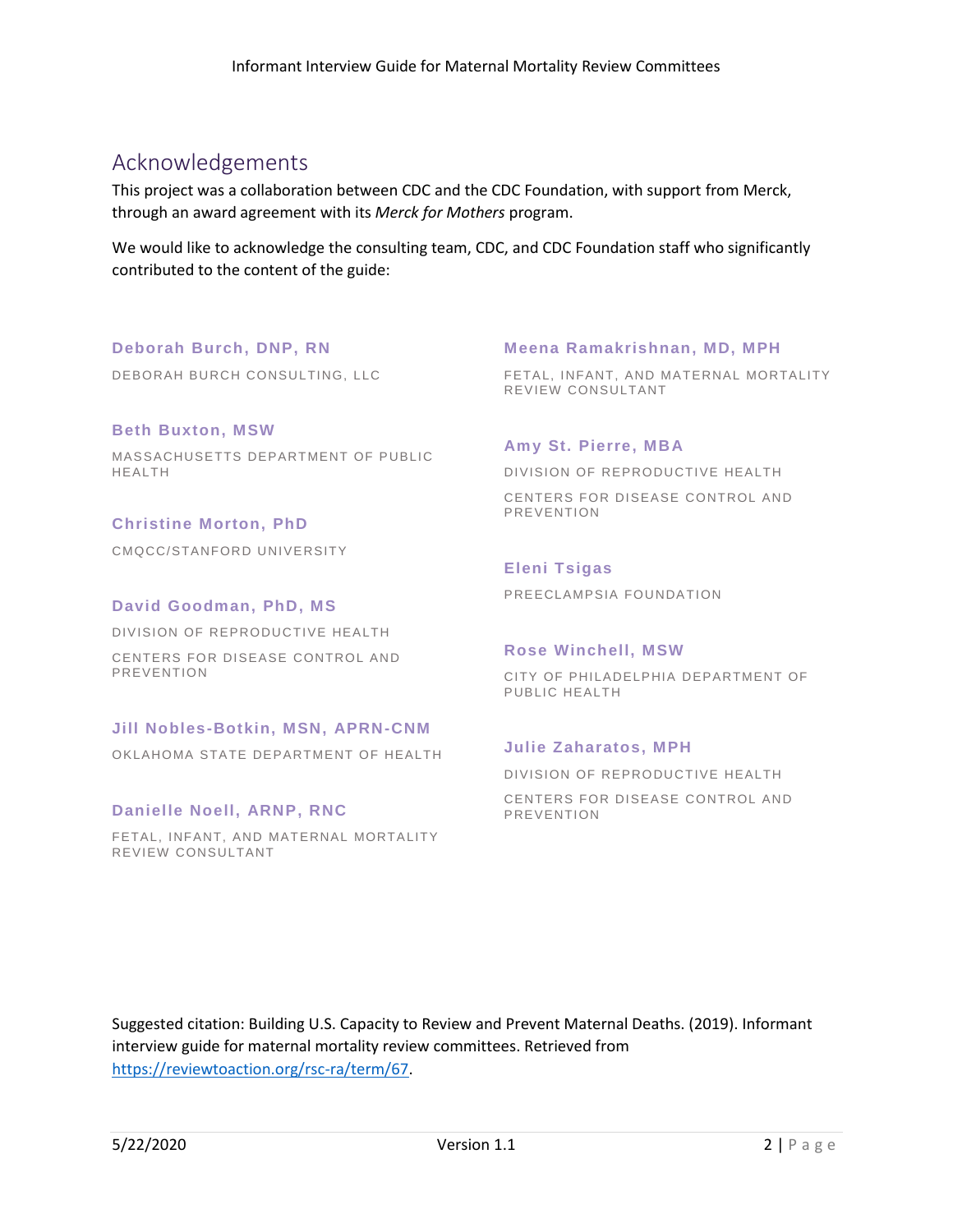## <span id="page-3-0"></span>Introduction

Maternal deaths are shattering events that affect families and friends of the deceased woman, the healthcare team who cared for her, and the wider community in which she lived and worked. A maternal death may co-occur with a fetal death, adding additional loss, or her surviving family may be left to raise a newborn and other children without their mother, altering the family dynamics forever. When a maternal death occurs, family, friends, and healthcare professionals are left to sort out their understanding of events and emotions. They may question what could have prevented such a tragic outcome, struggle with guilt that they might have done something to save her, and/or feel anger upon realizing the death was preventable. Public health surveillance of maternal deaths through maternal mortality review committees (MMRCs) offers opportunities to explore and address these tragic events. 1

The goals of MMRCs are to identify the contributing factors to maternal deaths and implement recommendations to help prevent future deaths. $^2$  Historically, MMRCs have relied on data sources derived from administrative, medical and coroner, or law enforcement records. Typically, nurse abstractors employed by the MMRC review the records and synthesize their findings into a narrative, which Committee members then review to identify contributing factors, determine preventability, and formulate recommendations to prevent future deaths.<sup>3</sup>

MMRCs work to identify contributing factors at multiple levels: patient, family, provider, facility, systems of care, and community from the available records. Some contributing factors are easily identified, such as continuity *of care/care coordination*, for example poor coordination between obstetric and mental health and addiction medicine providers, while others emerge after careful synthesis of the information and committee discussion, such as *substance use disorder/violence* where substance use is used as a tool for control in relationships. In any one death, contributing factors typically occur in combination and across levels (e.g. patient/family, provider, facility, system or community).<sup>4</sup> Most MMRCs do not have access to the perceptions, experiences, and accounts of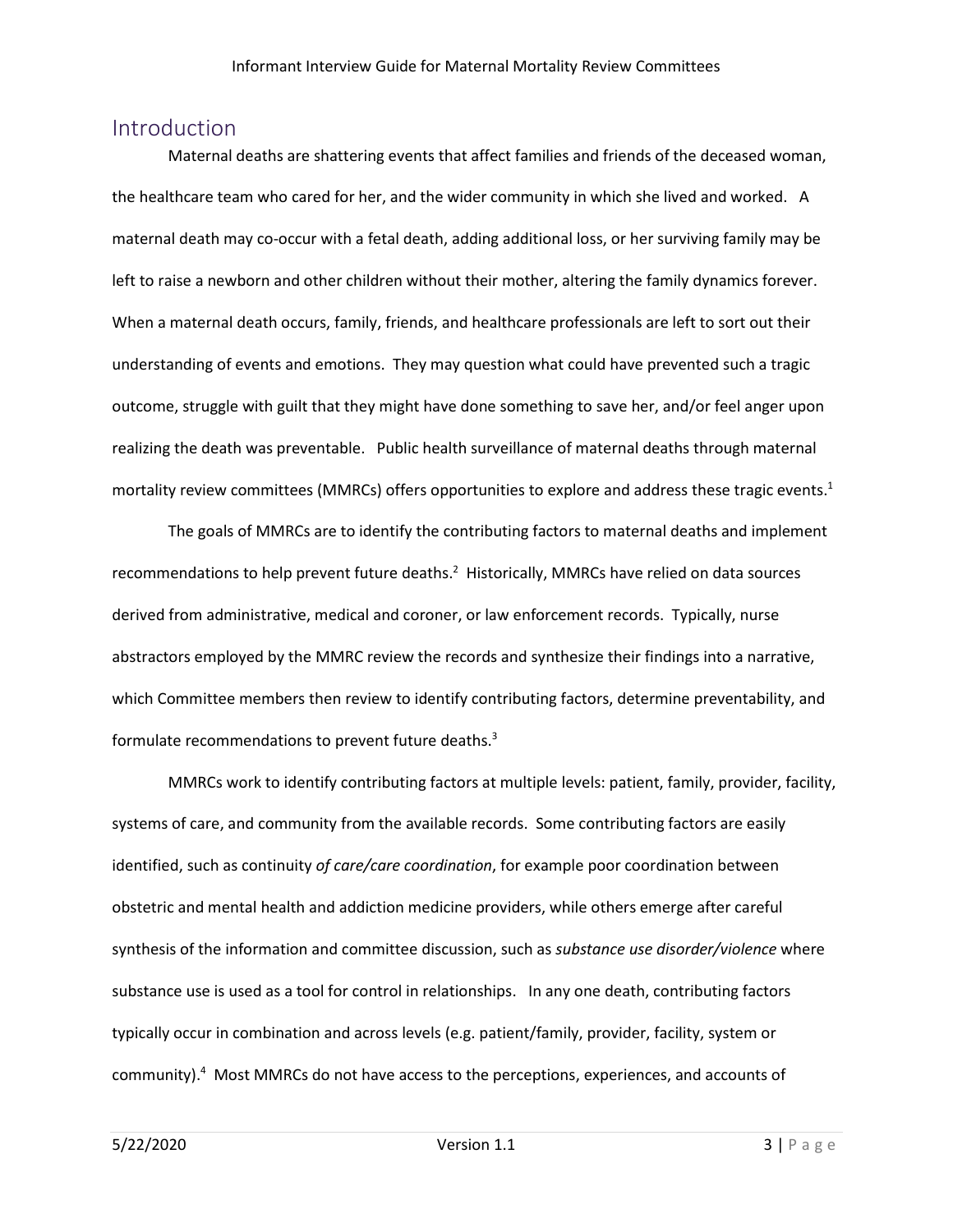families, health care professionals, and others who can add understanding regarding the circumstances of a maternal death. However, these data, when obtained through qualitative, participant-centered research methods, can provide multi-faceted perspectives on the woman's care experiences before and surrounding her death. These data can include what the woman knew and understood about her health, what those caring for her thought about her condition, and how these ideas informed their care plan. Informant interviews can provide rich contextual information to complement medical, first responder, and social service records, allowing MMRC members to comprehensively assess contributors to the death and make more effective recommendations for prevention.

In maternal death reviews, MMRC abstractors review medical, first responder, and social service records to formulate the narratives that inform Committee determinations of preventability, contributing factors, and recommendations for action. For example, medical records that contain providers' narrative notes of changing clinical status and reasoning underlying subsequent actions have been valuable sources of qualitative data for MMRCs. These data provide insight on how the provider viewed the signs and symptoms and how this informed the care plan. However, the widespread adoption of Electronic Medical Record (EMR) systems, with standardized drop-down boxes and abbreviated free text space, has greatly diminished the amount and quality of narrative notation, particularly nursing notes, in the medical record. As a result, EMRs are limited in their ability to produce medical records that present information MMRCs need to review the events, such as conversations, clinical or non-clinical decisions, and actions that preceded the woman's death. Hospital records, in particular, do not typically incorporate insights from family members and healthcare personnel not directly involved at the time of death, such as the prenatal care or mental health providers.<sup>5</sup>

With this informational gap in records, informant interviews are supplementary and effective methods for collecting information that provides greater context around the events leading to a maternal death. Interviewees who knew the decedent personally can provide insight into factors that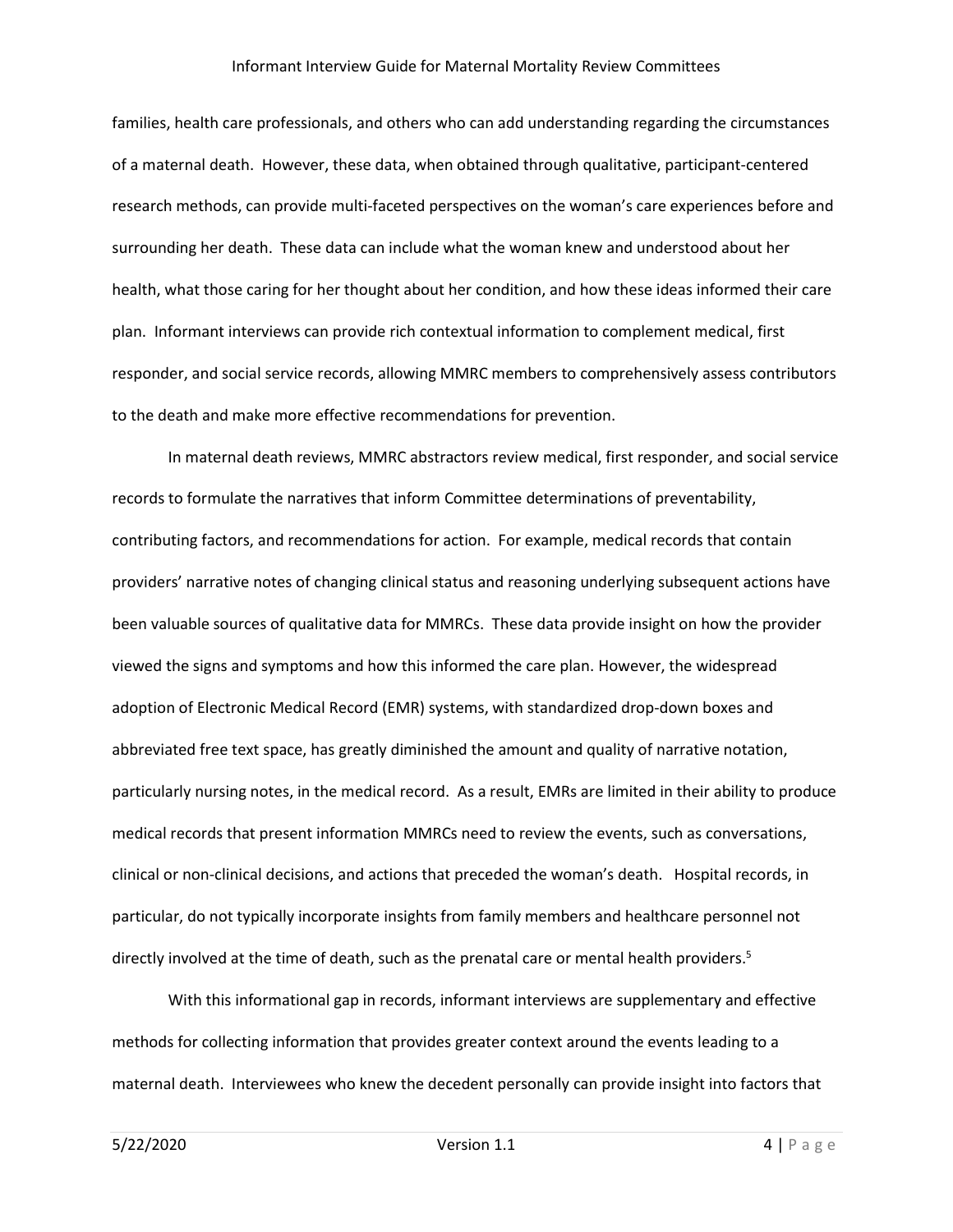contributed to the death and the context of those factors in her life. In some death investigations, interviews are conducted by medical examiner, coroner, or law enforcement investigators, yet those interviews are designed to serve institutionally-specific purposes, such as obtaining sufficient data to determine cause and manner of death or whether a crime was committed. Such interviews are not typically focused on understanding the personal story of the woman or identifying multiple and complex contributors to her death. In most maternal death investigations, particularly those conducted by MMRCs, there may be access to prenatal care, mental health, first responder and social services records, but there is little to no data systematically gathered to reliably document the perceptions and accounts of the decedent's family and friends.

Utilizing informant interviews in conducting mortality reviews is not a new concept. Many countries have implemented various types of "social" or "verbal" autopsies to identify maternal deaths and their contributing factors. 6 In 2004, the World Health Organization published *Beyond the Numbers,* which discusses the benefits of utilizing information obtained from community and family interviews when conducting internal facility reviews using medical records.<sup>7</sup> For decades, the National Fetal and Infant Mortality Review Program in the U.S. has supported the use of family interviews to capture parents' perspectives following a fetal or infant death.<sup>8</sup> Currently the U.S. Department of Veterans Affairs conducts interviews of family members following a veteran's death due to suicide.<sup>9</sup> For each of these reviews, obtaining personal interviews has been beneficial in identifying gaps and understanding the contextual aspects and potentially contributing factors to each death.<sup>8,9</sup> Additionally, the Taxonomy of Error, Root Cause Analysis and Practice (TERCAP) Maternal Morbidity and Mortality Inquiry Tool was designed in 2015 by a group of expert nurses to capture the personal and professional perceptions of nurses following a maternal death or severe maternal morbidity in the hospital.<sup>10</sup>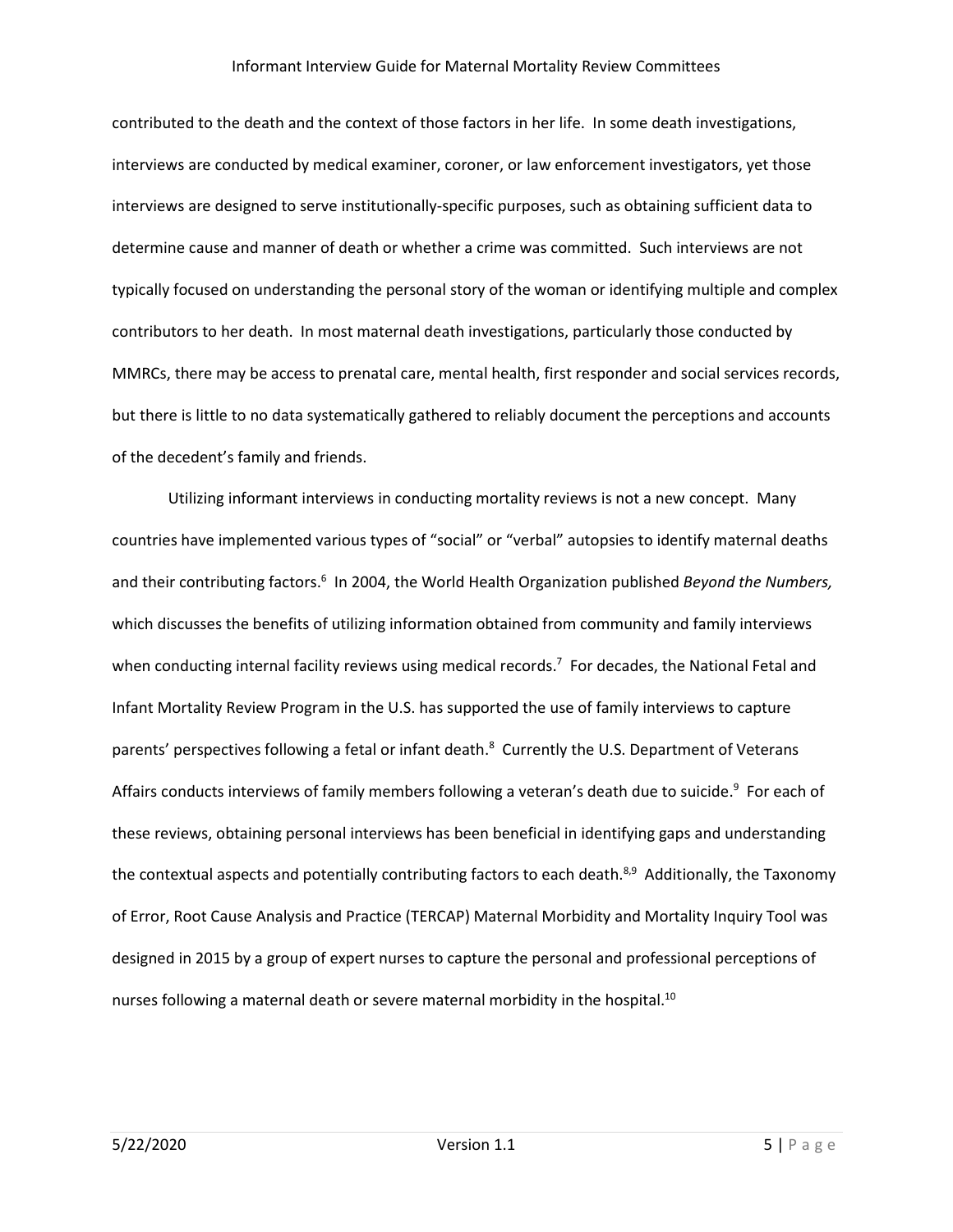## <span id="page-6-0"></span>Process

Increasing numbers of MMRCs are realizing the value of informant interviews and some have already established legislative authority to conduct them.<sup>11,12,13,14,15,16,17</sup> The purpose of this protocol is to provide guidance for the development of an MMRC informant interview process. Every MMRC will need to evaluate the authority and directives under which they operate, and develop a data gathering process (methodology) that is appropriate for their state or locality, which may or may not require approval from an ethics review or Institutional Review Board (IRB).

The beginning step for the informant interview process is developing a formal plan to identify and interview informants about maternal deaths. It is important that the plan be documented in the committee's policies and procedures guide and communicated to all those involved in the MMRC process, including committee leadership, staff, and members. Components of the plan may include:

**1.** Purpose Statement: The purpose of an informant interview is gaining insight into factors

that the participant believes contributed to the death, and the context around those factors in the decedent's life. A well written purpose statement clearly delineates and includes details regarding how the information will be used, e.g., to inform review of a woman's death, and to identify opportunities for improving healthcare quality and systems of care. The MMRC should establish a standard procedure for explaining the interview's goals and how it fits into the MMRC process, with the informant receiving this information in both verbal and written formats.

**2.** Protection: The MMRC needs to understand the statutes governing their process to ensure confidentiality and legal immunity to potential informants; as well as when confidentiality may be legally required to be broken, such as when domestic violence is reported. The MMRC should utilize a standard informed consent form (see Appendix B for an example) that outlines the purpose and protections of the interview and includes the texts of statutes which authorize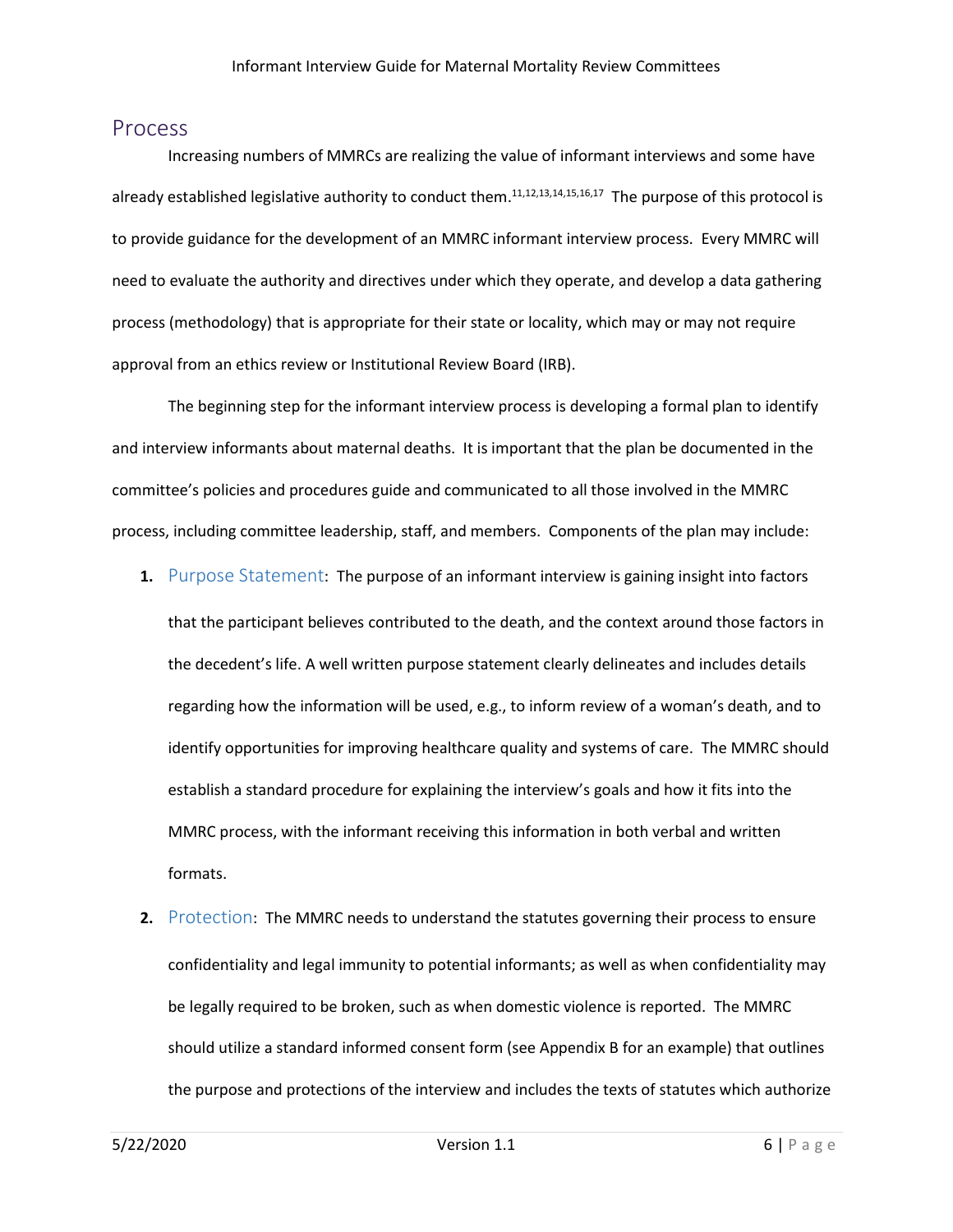the process and provide protection from discovery. Strong confidentiality protections can facilitate participation and disclosure in interviews.

- <span id="page-7-0"></span>**3.** Timing: The timing for interviews is dependent upon when the MMRC identifies maternal deaths, obtains access to documents that identify next of kin or emergency contacts, establishes contact with a potential informant, and that person's availability and readiness to participate. Mandatory reporting of maternal deaths may foster more timely identification of, and contact with, potential informants. Interviews performed within six months after a death may provide the freshest recall, but research among bereaved family members indicates their openness to being contacted within weeks of the death, and that interviews are not necessarily experienced as distressing.<sup>18</sup> MMRCs need to be sensitive and flexible to the preferences of potential participants in terms of interview participation and timing.
- **4.** Personnel**:** An effective interviewer possesses competencies in qualitative interviewing techniques, empathetic communication, and bereavement counseling. Additionally, effective interviewers have a thorough understanding of how the interview fits into the overall maternal mortality review process, and what information may and may not be shared with the informant. To maintain neutrality and avoid real or perceived conflicts of interest, interviewers should not have been directly involved in the care of the mother or baby.

To identify suitable interviewers, the MMRC may consider enlisting qualified staff, or those willing to supplement existing skills, such as Regional Perinatal Coordinators who are trained in outreach, communication, and education. Some Fetal and Infant Mortality Reviews have hired social workers, nurses, or other non-medical staff who are trained in family/peer counseling and outreach. Other candidates might include qualitative methods experts from local universities. The MMRC will arrange for initial and ongoing training of the interviewers regarding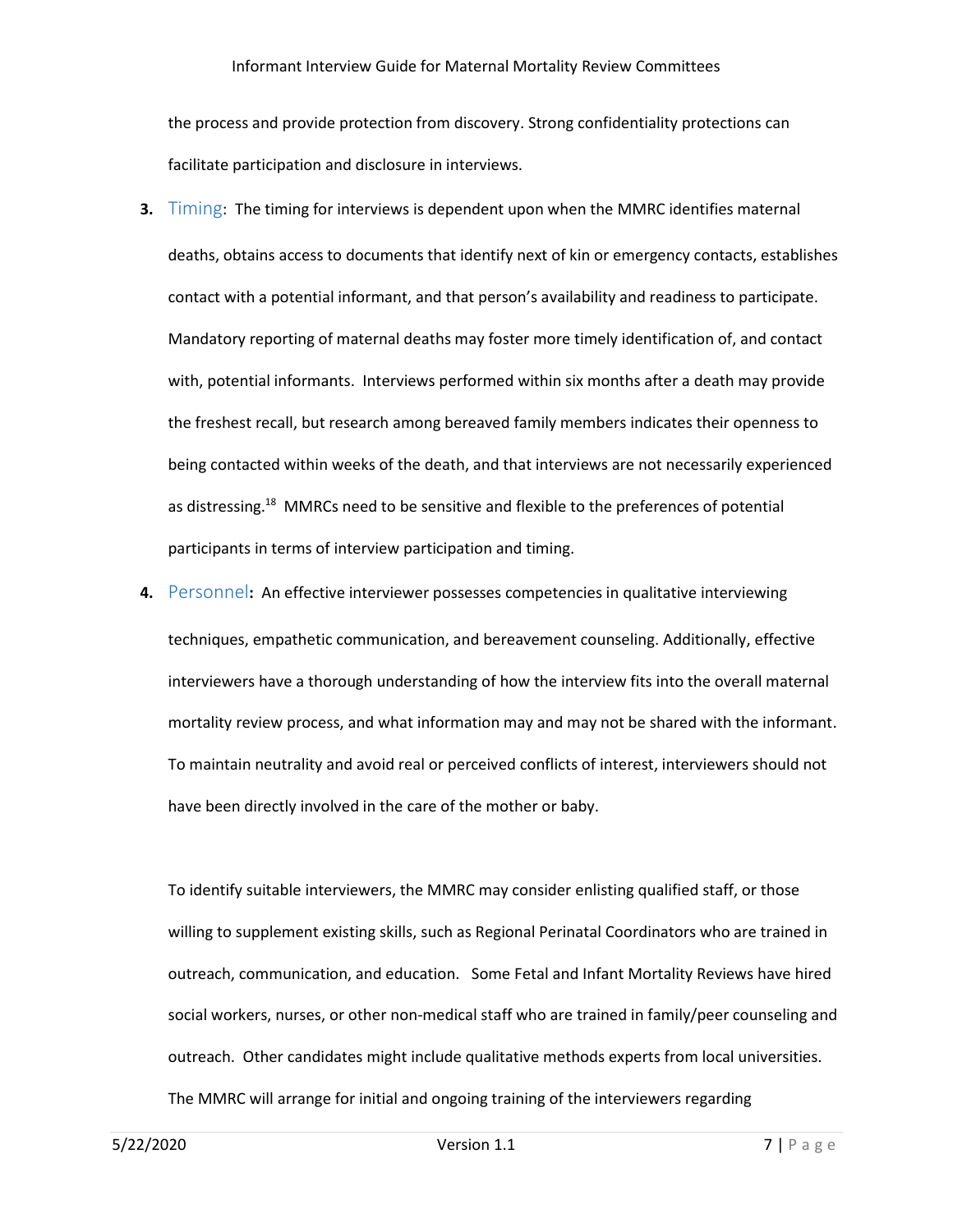confidentiality, communication techniques, and safety procedures if the interviews take place in private locations. It is also important for the MMRC to establish mechanisms for the interviewers to debrief about the interview process, including access to emotional support resources when needed. Each MMRC will need to examine their available resources when deciding how to select, train, compensate and support interviewers.

- <span id="page-8-0"></span>• Cultural Sensitivity**:** Interviewers need to be familiar with and knowledgeable about the cultural and ethnic background of potential informants; and demonstrate sensitivity to how culture may influence how an individual understands and responds to the maternal death, or the questions being asked. When language interpretation services are necessary, it is important that interpreters have a good understanding of both language and culture in the particular community context. **Note:** The influence of culture on expressions and reactions to grief varies. Key factors affecting grief reaction include nativity, age, family traditions, gender, education and income, prior experiences with death and loss, and the historical background of the cultural group. Lived experiences play an important role, particularly for people who have experienced stigma, bias, racism and other forms of discrimination from providers in the health care system and larger society.<sup>8</sup>
- Bereavement Support and Social Service Referrals**:** In addition to specialized training and expertise in qualitative interviewing techniques, effective interviewers have basic competencies in empathetic communication and bereavement counseling.<sup>2,8</sup> Depending on the reported needs of participants, interviewers need to be prepared to offer compassionate support or follow up resources. It is important for interviewers to have access to updated lists of specific community resources to refer participants, where applicable. For example, interviewers may share information with families about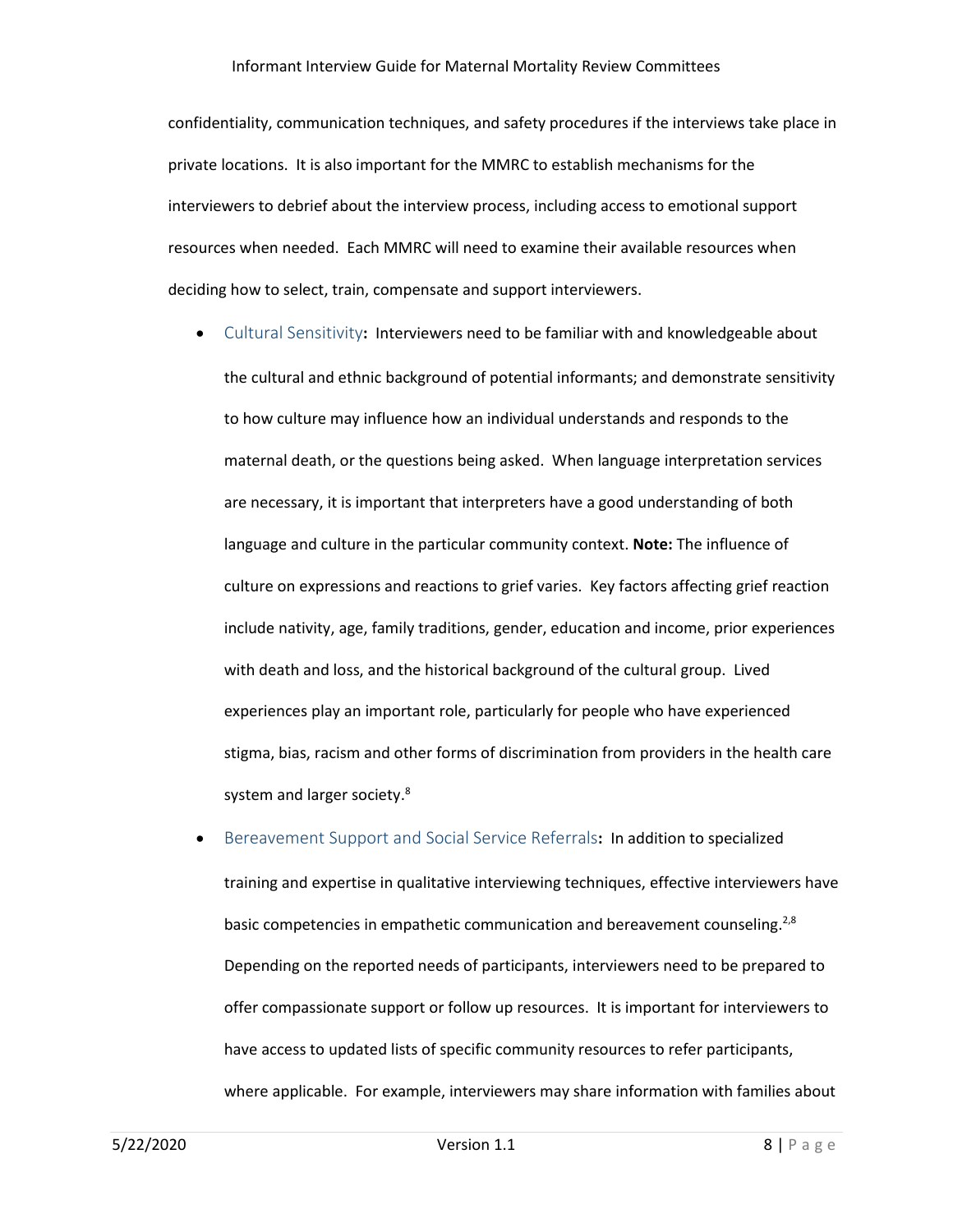available disease registries, such as the Amniotic Fluid Embolism Registry or the Preeclampsia Registry.<sup>19,20</sup> These referrals provide participants with specialized information, potential social support within a knowledgeable, experienced community, and an opportunity to contribute to ongoing research and clinical care.

- <span id="page-9-0"></span>**5.** Techniques**:** Detailed process steps for conducting informant interviews will be shaped by the MMRC's authorizing entity and available resources. The following are suggested strategies:
	- Identify Potential Participants**:** Coroner reports, hospital records and other official sources may identify the decedent's next of kin or emergency contacts. MMRCs need to explore which data sources can provide this information and to develop a protocol to guide who is contacted for an interview.
	- Introduction Letter: An introduction letter, sent to all potential participants, describes the purpose of the interview and how the participant was identified. This letter needs to be signed by an official MMRC representative and include a copy of the consent form. The consent form describes the rights and protections for the participant, and what information about the decedent can or cannot be shared with the participant during the interview. The MMRC representative can then follow-up via phone or other method to ensure the potential informant is aware of the request for their participation in an interview, to provide more detail about the purpose of the interview, and to obtain consent for participation in the informant interview. **Refer to Appendix A for Sample Introduction Letter.**
	- Consent Form: This offers additional details about the purpose of the interview outlined in the introduction letter and includes information about the rights and protections for the participant and how the MMRC will incorporate interview data into the review process. The consent form needs to clearly state what information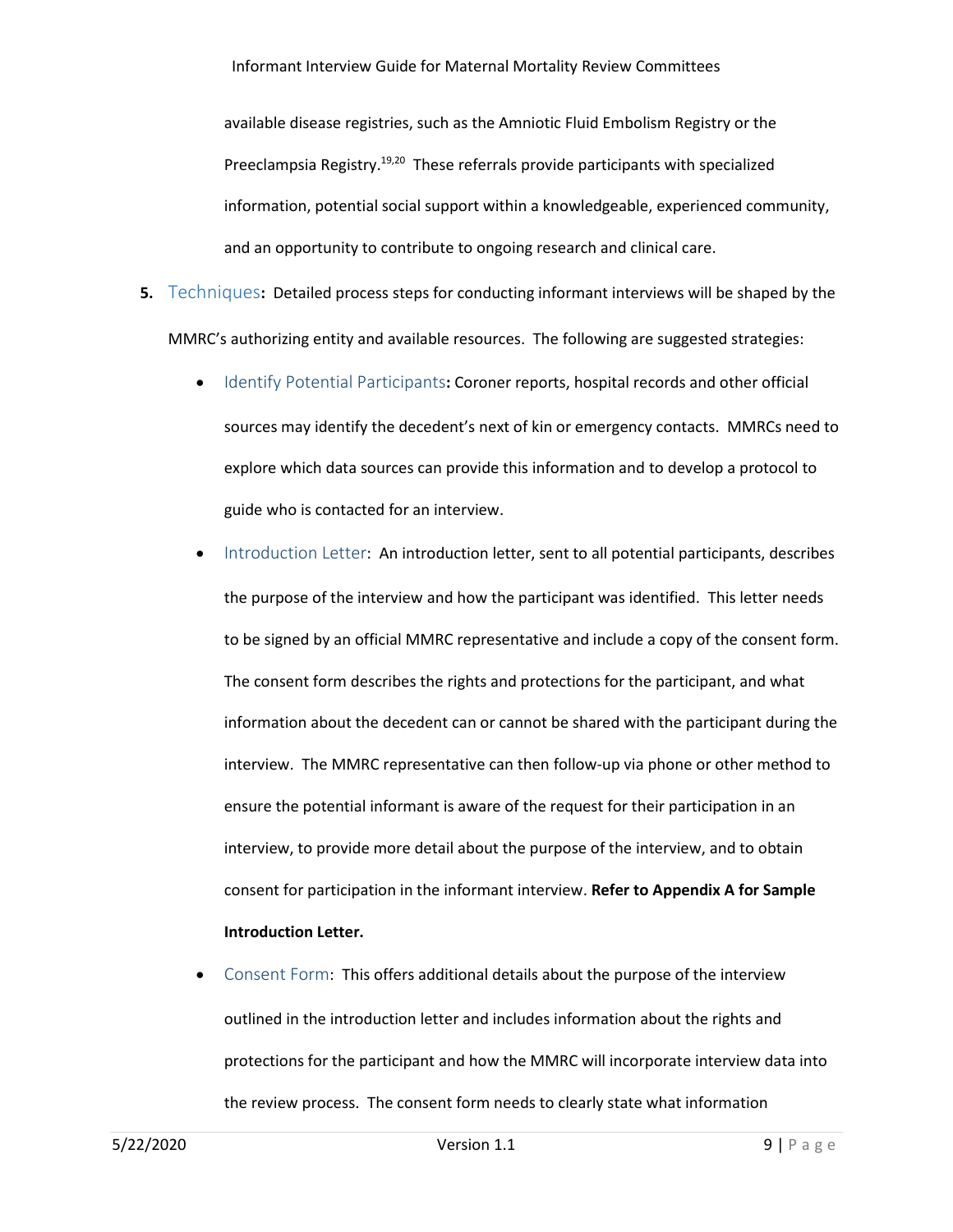interviewers may not disclose to participants about cause of death or other records being reviewed. Interviewers are prevented from disclosing protected records information to participants. The consent form needs to clearly describe the MMRCs' legislative authority and internal processes for ensuring confidentiality of the information gathered to the fullest extent of the law, and protection of the MMRC's discussions and findings from discovery or subpoena. The MMRC may have the consent form developed and/or approved by their authorizing entity (state health department legal team or IRB). A copy of the consent form needs to be provided to the participant for their records. **Refer to Appendix B for a Sample Consent Form**.

- <span id="page-10-0"></span>Process for Contact: It is valuable for interviewers to receive basic information about the woman's death prior to contacting informants. The MMRC may provide interviewers with access to the death certificate, infant birth certificate if available, medical, first responder, and/or social service records, and other available information prior to initiating contact with informants. The MMRC can decide if initial contact with potential participants will be made in person, via telephone, or otherwise. A recommended approach is that the MMRC develop a sample script to guide the interviewer and provide a uniform approach to introducing the interview process. **Refer to Appendix C for a Sample Initial Contact Script**.
- Interview Guide: The MMRC needs to develop or adopt an interview guide based upon the information they seek to obtain. Rigidly structured guides offer consistency but may limit the quality and quantity of the participant's account. A semi-structured interview guide offers direction and consistency while still promoting open response. An unstructured interview guide allows for open and free responses but limits the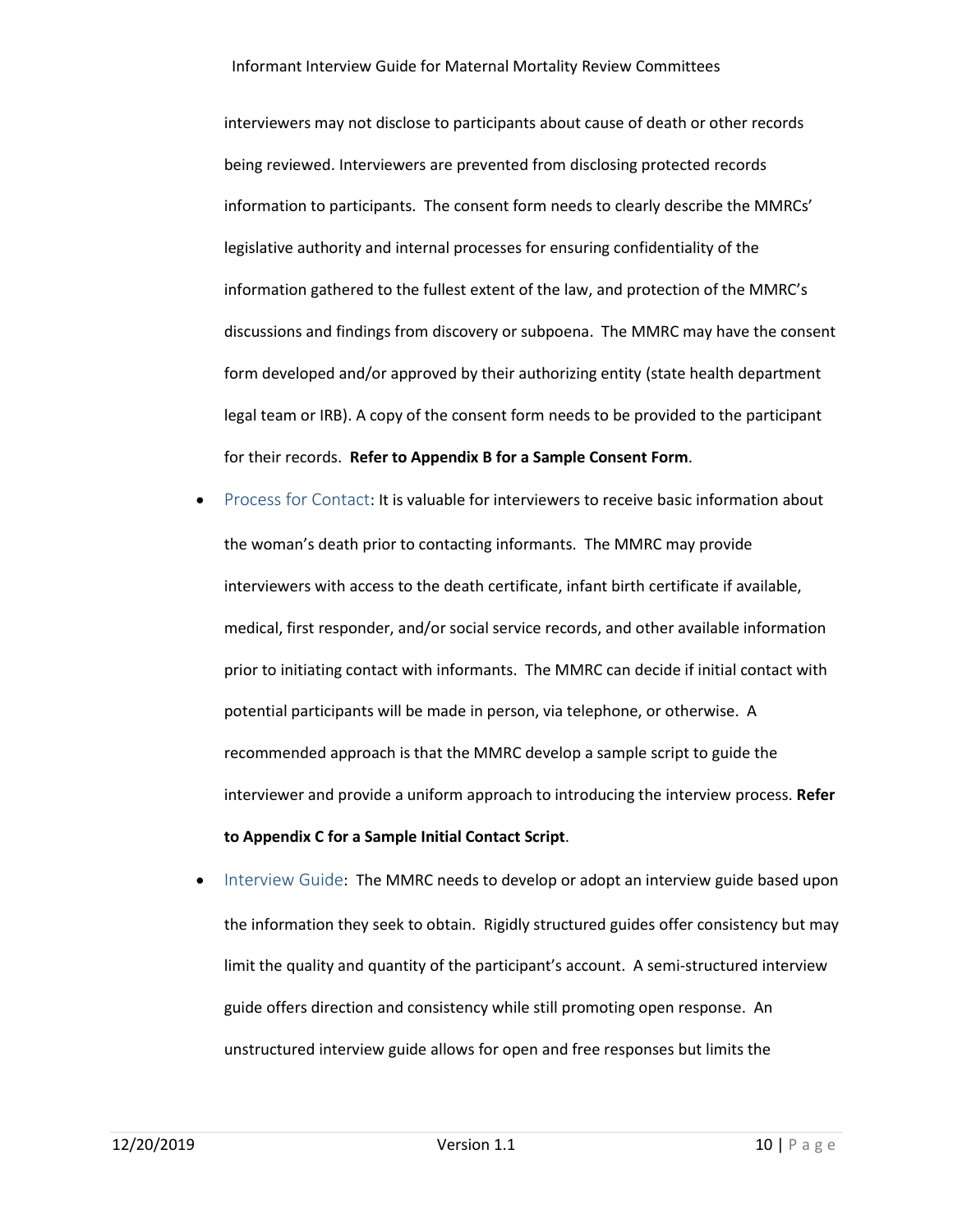consistency or standardization of responses. Ideally, there is a balance in the use of open- and closed-ended questions.

The interview guide may begin with opening questions that ease the participant into the interview. Good opening questions are neutral and broad but related to the decedent and the purpose of the interview. Interview questions can address both medical and non-medical factors related to the death that may occurred before, during, or up to one year after pregnancy. Factors such as the decedent's physical and mental health, medical care, prescription drug use, and provider relationships can be discussed, as well as social factors including housing, personal finances, substance use, child welfare, sexual and intimate partner violence, or other traumatic experiences. By ending the interview guide with questions that allow the participant to reflect and/or offer additional information, and resources, it can help the interviewer or participant move through any emotional difficulties that arise during the interview and provide support after the interview. **Refer to Appendix D for a Sample Semi-Structured Interview Guide.**

<span id="page-11-0"></span>• Closure: The interviewer needs to thank the participant for sharing their insights on the life and/or death of the woman. If relevant, acknowledge the strong emotions present during the interview (e.g., I know at times, talking about [first name of decedent] was difficult. If participant requested or might benefit from bereavement counseling or other resources, interviewer can offer to share a list of local resources. The MMRC may consider sending a formal letter of appreciation to the participant and include information about who to contact with any questions about the process.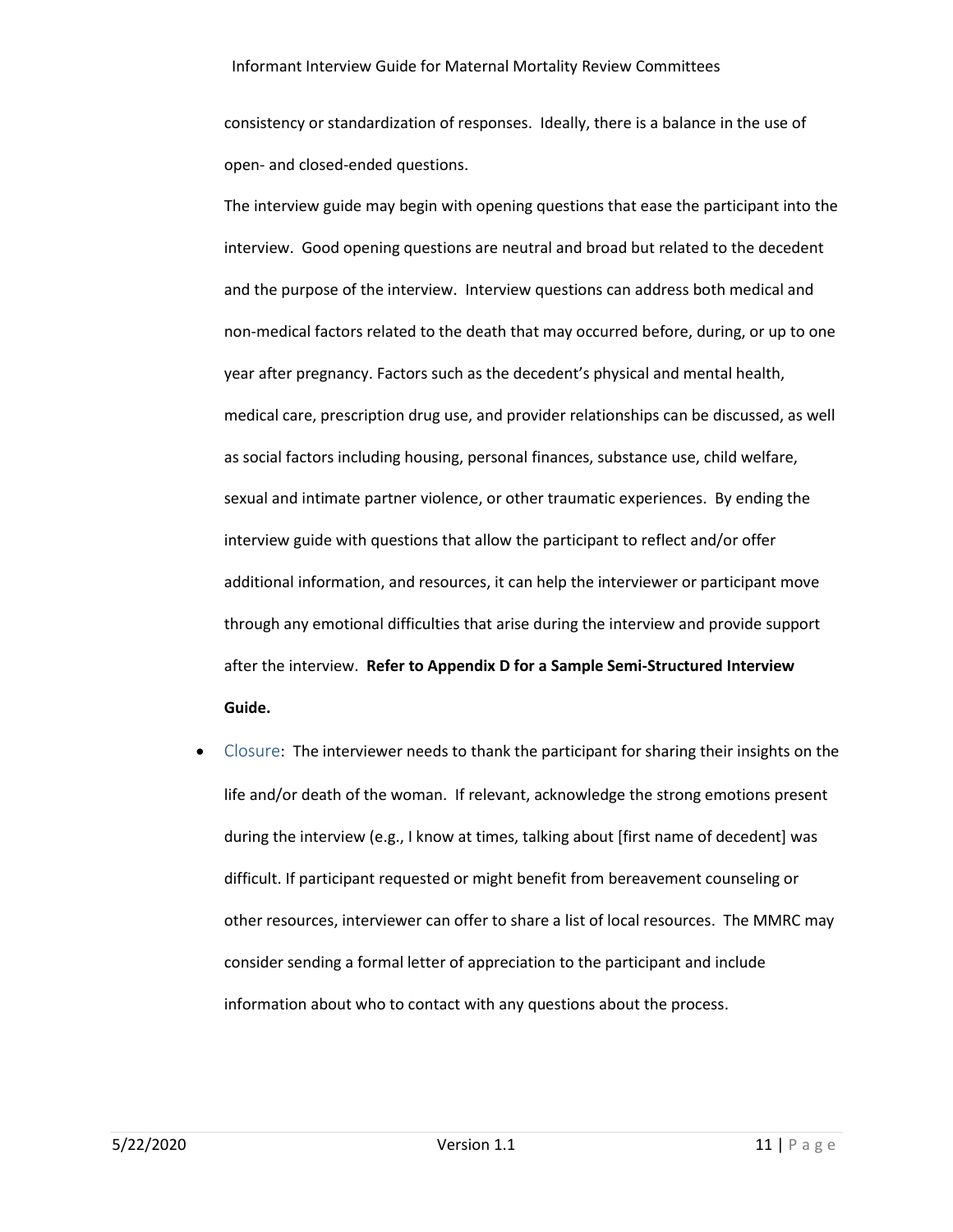## <span id="page-12-0"></span>Appendix A: MMRC Sample Introduction Letter to Potential Informants

Dear [Potential Informant]:

We understand you and your family recently experienced a loss of a loved one from a maternal death. We wish to express our sincere condolences on your loss.

[Jurisdiction] is conducting a maternal mortality review process to help understand why maternal deaths happen and how to prevent them. You were identified through information we obtained from next of kin or emergency health contacts after the death of [decedent name]. Maternal mortality review processes are explained in detail here: reviewtoaction.org/implement/process-review.

As part of our review of [first name of decedent]'s death, we wish to interview family members and friends who can provide us with information we cannot otherwise get using [first name of decedent]'s official records, such as how she was feeling and her experiences with health care.

Please note, if you are involved in any legal action as a result of this death; we will not ask you to participate in an interview until all legal matters are resolved.

If there is no current legal action, and you voluntarily agree to participate, a trained interviewer will ask you questions about [decedent name], including questions about her health, family, and use of healthcare and social services. The interview will take place by phone, in your home, or in a quiet place that you choose where you are comfortable, and it can be scheduled at a time that is convenient for you. This interview may take about an hour to an hour and a half. With your permission, the interview will be audio-recorded so we can capture your full story. Your participation will help us understand why maternal deaths happen and how to prevent them. Many grieving family members find it helpful to talk about what happened with a trained, compassionate interviewer.

We have attached an informed consent form with more information about our process. We look forward to hearing from you about your willingness to participate in an interview about [decedent name]'s death. Please contact [MMRC representative or interviewer name] using the information listed below with any questions or to schedule an interview.

## Again, we express our condolences on your loss.

## Sincerely,

[Jurisdiction] MMRC Name of MMRC representative or interviewer Contact information for MMRC representative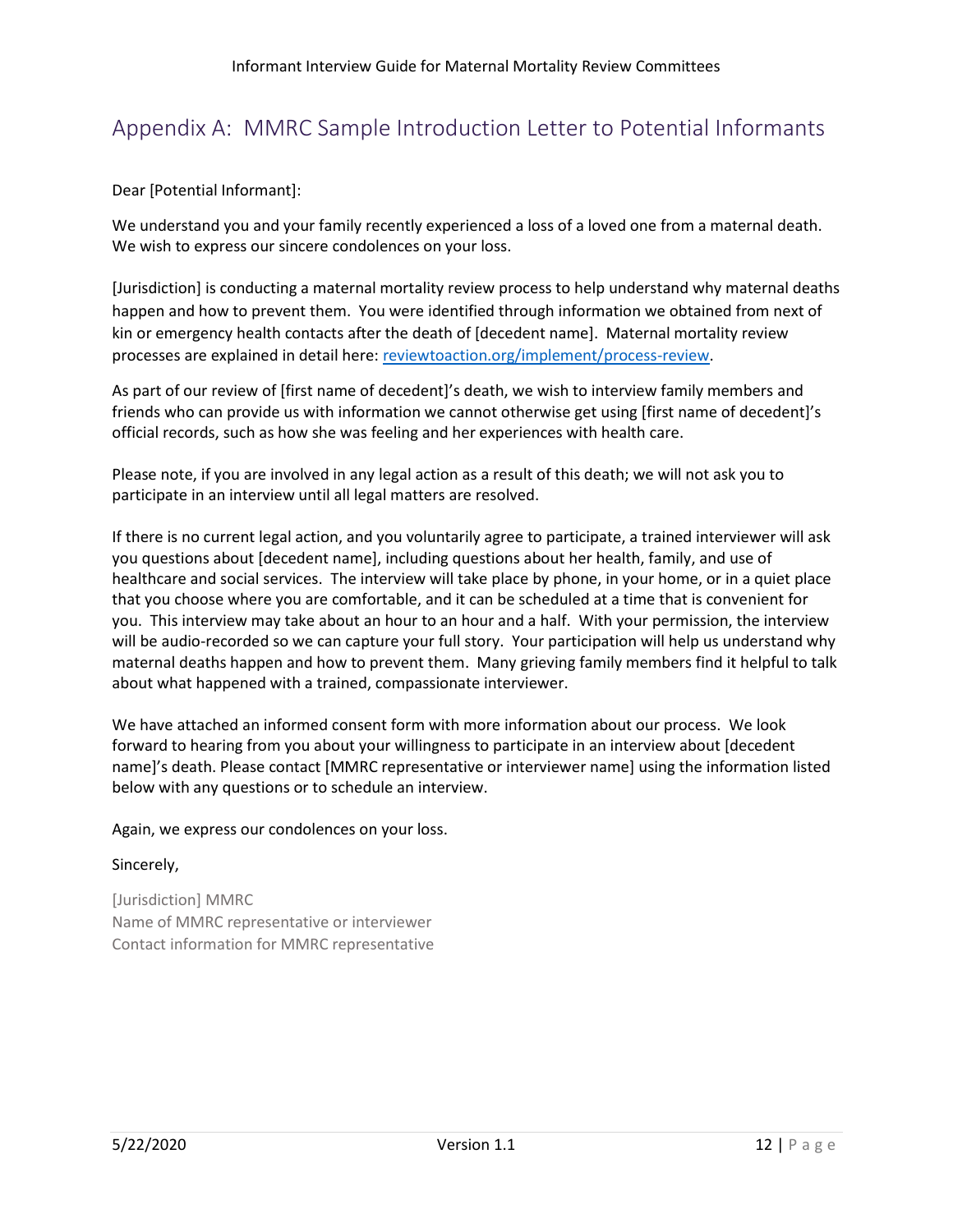## <span id="page-13-0"></span>Appendix B: MMRC Sample Consent Form

## **Purpose of Interview**

[Jurisdiction] is reviewing pregnancy-associated deaths to help understand why maternal deaths happen and how to prevent them.

We wish to interview family members and friends who experienced a loss of a loved one from a maternal death. You were identified through information we got from next of kin or emergency health contacts after the death of [decedent name].

Please note, if you are taking legal action as a result of [decedent's name]'s death, we will not ask you to participate in an interview until all legal matters have settled.

If there is no current legal action, and you voluntarily agree to participate, a trained interviewer will ask you questions about [decedent name], including questions about her health, family, and use of health care and social services. The interview will take place by phone, in your home, or in a quiet place that you choose where you are comfortable, and it can be scheduled at a time that is convenient for you. This interview may take about an hour to an hour and a half. With your permission, the interview will be audio-recorded so we can capture your full story. Your participation will help us understand why maternal deaths happen and how to prevent them.

## **Description of Potential Risk**

Talking about the death of your loved one is difficult and may bring up strong emotions for you. The interviewer is not a professional counselor, but if you wish, she or he can provide you with names of professional counselors who can help you cope with your feelings about your loss.

You may stop the interview at any time, if you do not want to continue. Your participation is voluntary. There is no cost for being interviewed, other than your time and effort.

## **Description of Potential Benefits**

There may not be any benefits for participating in the interview because the interview may be emotional. However, participation in the interview may be a positive experience for you. You may find that talking about the death of your loved one can help with your grief. The interviewer can provide you or your family with information on available services to help you. The information you provide during this interview may result in recommendations to prevent other maternal deaths.

## **Alternative Procedures**

You can choose to participate or not participate. You do not have to be interviewed.

## **Confidentiality of Records**

We will not let anyone know your name or what you told us. All information that identifies you, the family or the health providers will be kept confidential outside the review process staff and consultants. All of [Jurisdiction] maternal mortality review process staff and consultants have signed oaths of confidentiality. All records, including audio-recordings will be kept in a secure, locked location. Confidentiality and anonymity will be protected to the full extent permitted by law. The interviewer may not disclose protected records information to you, such as medical history and medical test results.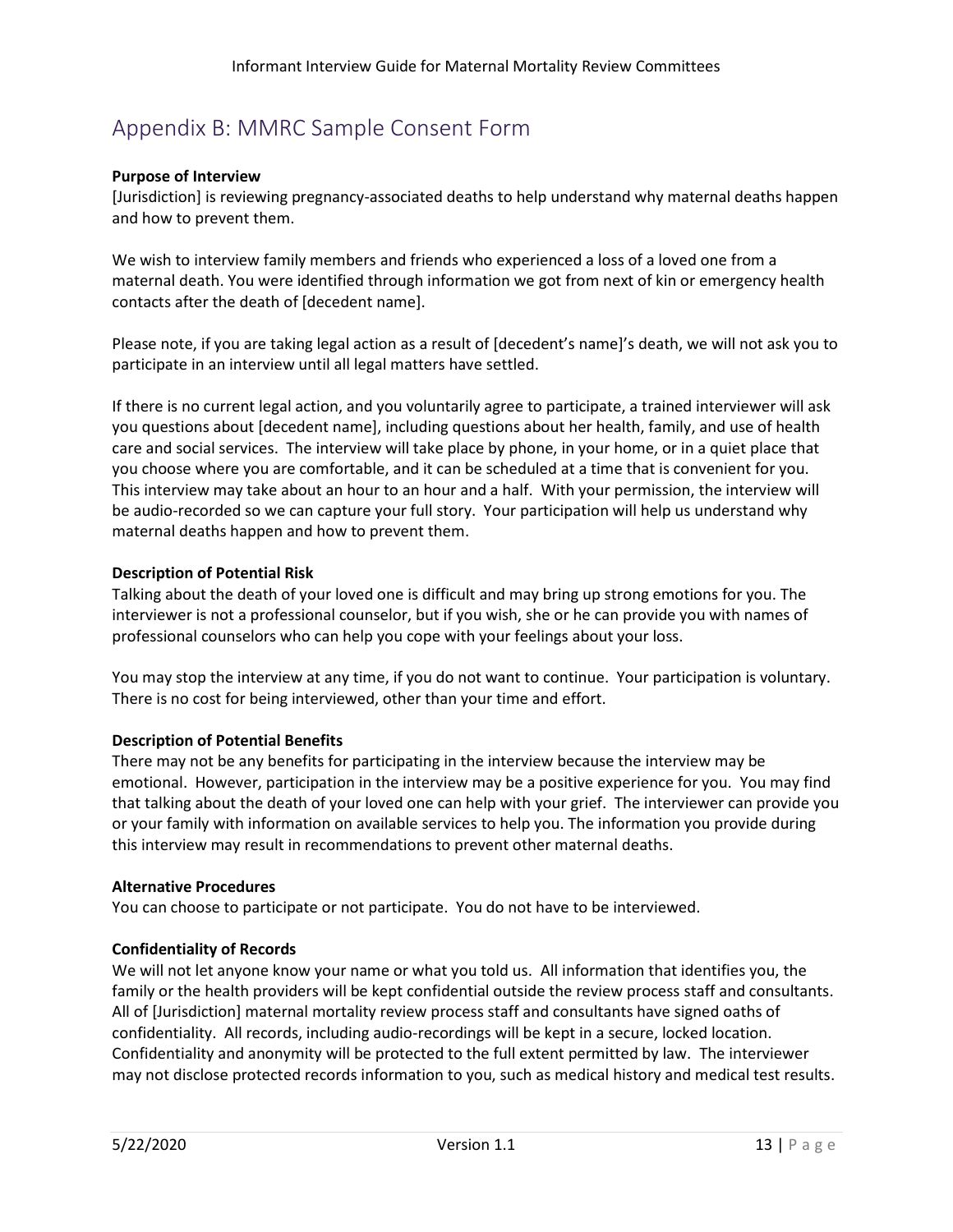## **Mandated Reporters**

Please note that any danger to children or adults that is discovered must be disclosed to authorities to prevent future harm.

## **Compensation**

You will not be paid or otherwise compensated for participating in the interview.

## **Voluntary Participation**

Your participation in this process is completely voluntary. You do not have to be interviewed. You do not have to answer any question you do not wish to answer. You are also free to end the interview at any time.

## **Questions**

If you have questions about the interview or [Jurisdiction] process of reviewing pregnancy-associated deaths, you may call [social worker, nurse abstractor or staff member name] at (---) --- - ----.

## **Consent**

The purpose of the interview was fully explained to me.

I voluntarily agree to participate in the interview as part of [Jurisdiction]'s maternal mortality review process. I agree to the interview being audio-recorded. I understand that all information obtained from the interview will be strictly confidential to the fullest extent allowable by law and identifying information will not appear in any publications or reports or be given to anyone outside the review process.

[If by phone, obtain audio-recorded verbal consent from participant] [If in-person, obtain physical signature from participant]

| Participant Name: |  |  |  |
|-------------------|--|--|--|
| Signature:        |  |  |  |
| Date:             |  |  |  |
|                   |  |  |  |

\_\_\_\_\_\_\_\_\_\_\_\_\_\_\_\_\_\_\_\_\_\_\_\_\_\_\_\_\_\_\_\_\_\_\_\_\_\_\_\_\_\_\_ \_\_\_\_\_\_\_\_\_\_\_\_ Interviewer's Name: \_\_\_\_\_\_\_\_\_\_\_\_\_\_\_\_\_\_\_\_\_\_\_\_\_\_\_\_\_\_\_\_\_\_\_\_\_\_\_\_\_\_\_\_\_\_ \_\_\_\_\_\_ Interviewer's Signature: \_\_\_\_\_\_\_\_\_\_\_\_\_\_\_\_\_\_\_\_\_\_\_\_\_\_\_\_\_\_\_\_\_\_\_\_\_\_\_\_\_\_\_\_\_\_\_\_\_\_\_\_\_\_\_\_\_\_\_\_\_\_\_\_\_\_\_ Date: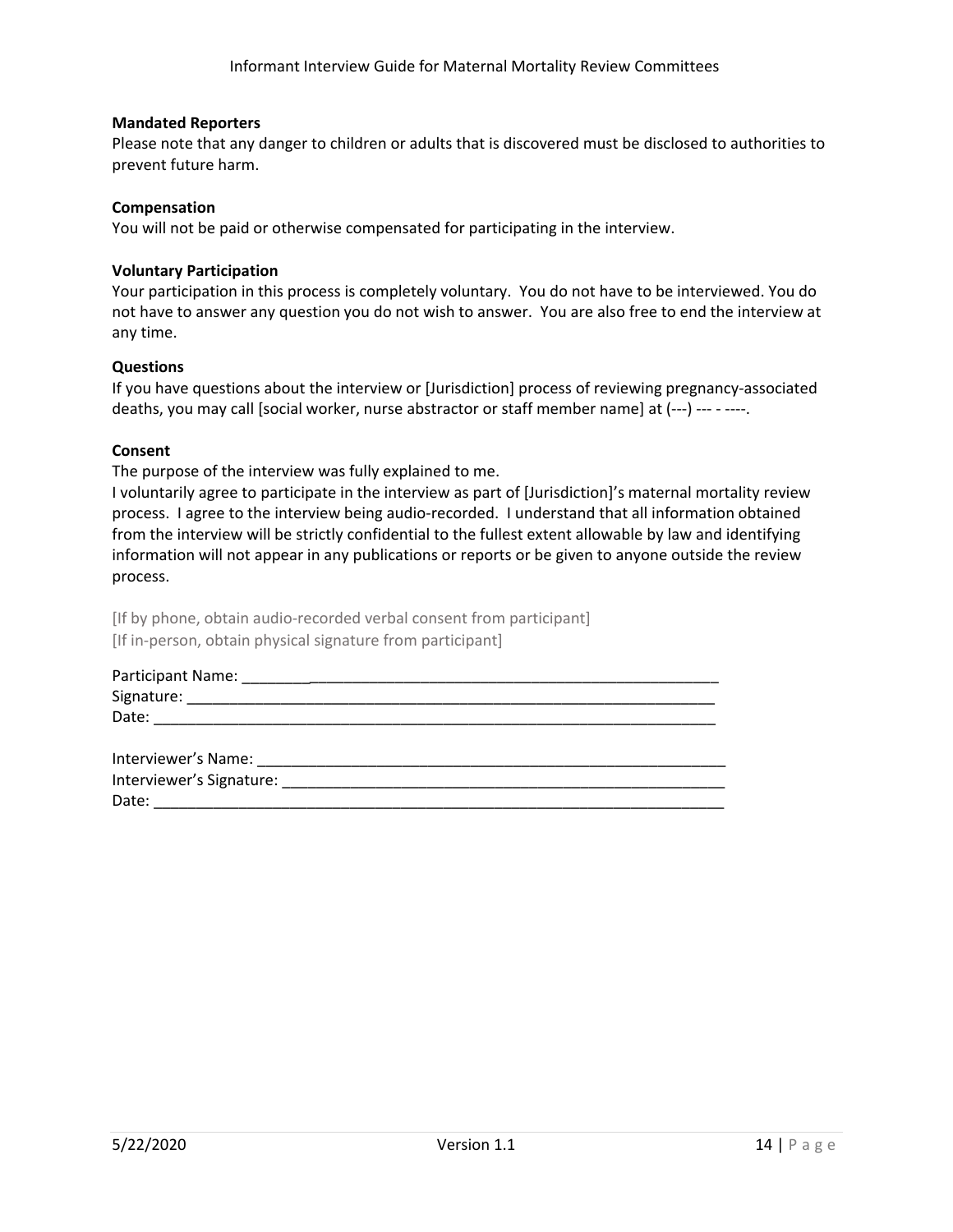## <span id="page-15-0"></span>Appendix C: MMRC Sample Initial Contact Script for Informant Interviews

Hello, my name is \_\_\_\_\_\_\_\_\_\_\_\_\_ and I am a [title such as nurse or social worker] from the [organization/program] that is reviewing [first name of decedent]'s death. I am very sorry for your loss.

[Pause and provide empathetic acknowledgement, then move into the reason for the call.]

We are following up to see if you received the letter we sent.

## IF THEY DID NOT RECEIVE LETTER, PROVIDE KEY POINTS:

I apologize that you did not receive the letter we sent, but I can tell you why we want to talk you about [first name of decedent]'s death.

- As part of our review of [first name of decedent]'s death, it would help us understand what happened to her by talking with a family member or close friend.
- The purpose of this interview and our overall review process is to better understand the events leading to [first name of decedent]'s death. We hope that by listening to you, we can learn how to prevent this from happening to other women and their families.
- Everything we talk about in this interview will be kept confidential and your participation is voluntary. This interview will probably take no longer than [provide a time estimate-1 to 1 1/2 hours, is reasonable], but we will talk for as long as you are comfortable.

Are you willing to talk with us about [first name of decedent]'s death?

## IF THEY DID RECEIVE LETTER, PROVIDE KEY POINTS:

As part of our review of [first name of decedent]'s death, it would help us understand what happened to her by talking with a family member or close friend. Are you willing to talk with us about [first name of decedent]'s death?

## IF INFORMANT IS NOT WILLING OR EXPRESSES UNCERTAINTY

[Ask about their concerns, what additional information they need, and if they are not willing, ask:]

## Might someone else who knew [first name of decedent] who be willing participate in our interview?"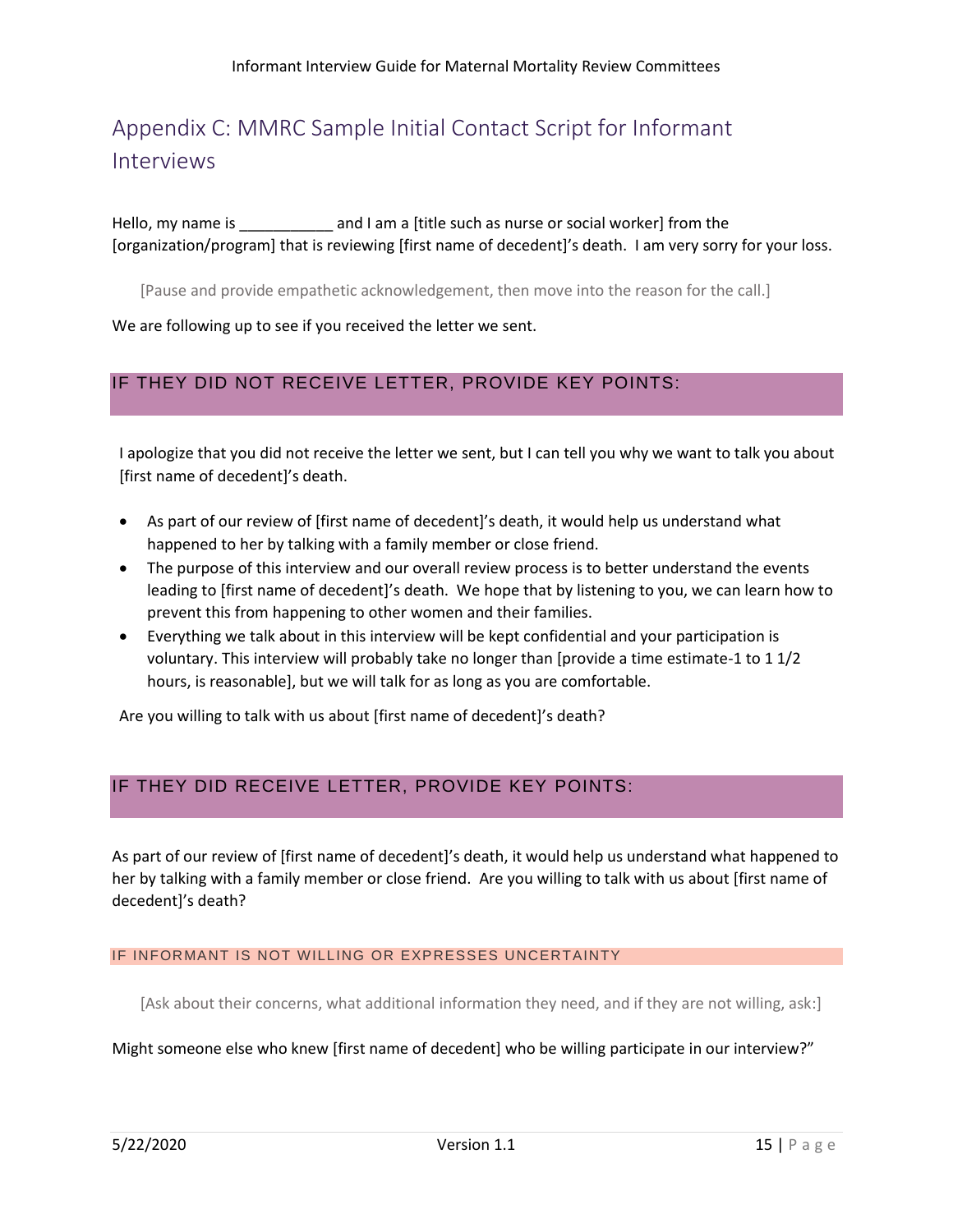[Listen, document response, including name/contact information for another possible informant, thank them, and express condolences on the loss.]

## IF INFORMANT IS INTERESTED SCHEDULING A SPECIFIC DATE AND TIME:

[Schedule the interview. Ask how they would like to be reminded (by phone/text/email). Consider sending a copy of the questions via hardcopy or email if they do not wish to verbally converse; consider interviewee literacy before approaching in this manner.]

## IF INFORMANT ANSWERS THEY CAN TALK NOW

We greatly appreciate your willingness to share about [first name of decedent].

[IF IN-PERSON–provide them a copy of consent form, review it, get signature.]

[IF ON PHONE–read informed consent form and obtain verbal informed consent. Ask for permission to record the verbal consent, if accepted move to interview questions.]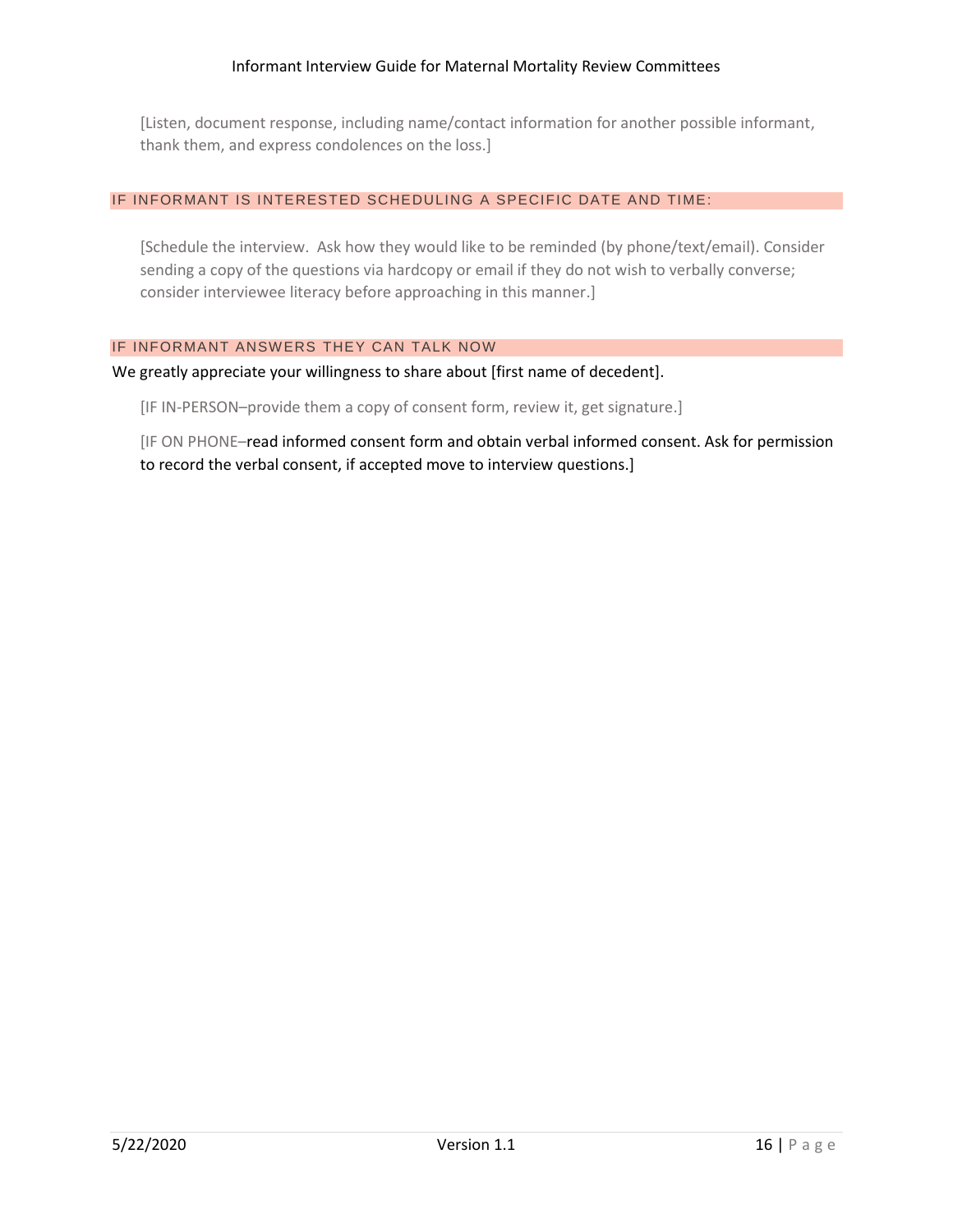## <span id="page-17-0"></span>Appendix D: MMRC Sample Informant Interview Guide

## INTRODUCTION

Hello! My name is \_\_\_\_\_\_\_\_\_\_\_\_\_\_\_ and I am a [title such as nurse or social worker] from the [organization/program] that is reviewing [first name of decedent]'s death. I am very sorry for your loss.

[Pause and provide empathetic acknowledgement, then move into the reason for the call.]

Is this still a good time for you to talk about [first name of decedent]'s death?

We greatly appreciate your willingness to share about [first name of decedent].

## INFORMED CONSENT

You may or may not have received the consent document we sent. I'm going to read the consent to provide you with detailed information about the purpose of the interview and what you can expect.

[Read consent form; Appendix B]

Do you have any questions about the consent document I read?

[Address any questions/concerns.]

As I mentioned while reading the consent document, the interview will be audio recorded. The [Jurisdiction] maternal mortality review team believes that everything you have to say is important and can help with the review of [first name of decedent]'s death. For that reason, I would like to record our discussion, so we don't miss anything you have to say. Do you feel comfortable with recording our discussion?

Okay, I am going to turn on the audio recorder and ask for your consent to participate.

[Start audio-recorder]

After I read the following statement, please tell me if you consent to participating in the interview:

The purpose of the interview was fully explained to me. I voluntarily agree to participate in the interview as part of [Jurisdiction]'s maternal mortality review process. I agree to the interview being audio-recorded. I understand that all information obtained from the interview will be strictly confidential and identifying information will not appear in any publications or reports or be given to anyone outside the review process.

[Obtain verbal consent, document the date/time, and the name of the interviewer who obtained verbal consent from the participant.]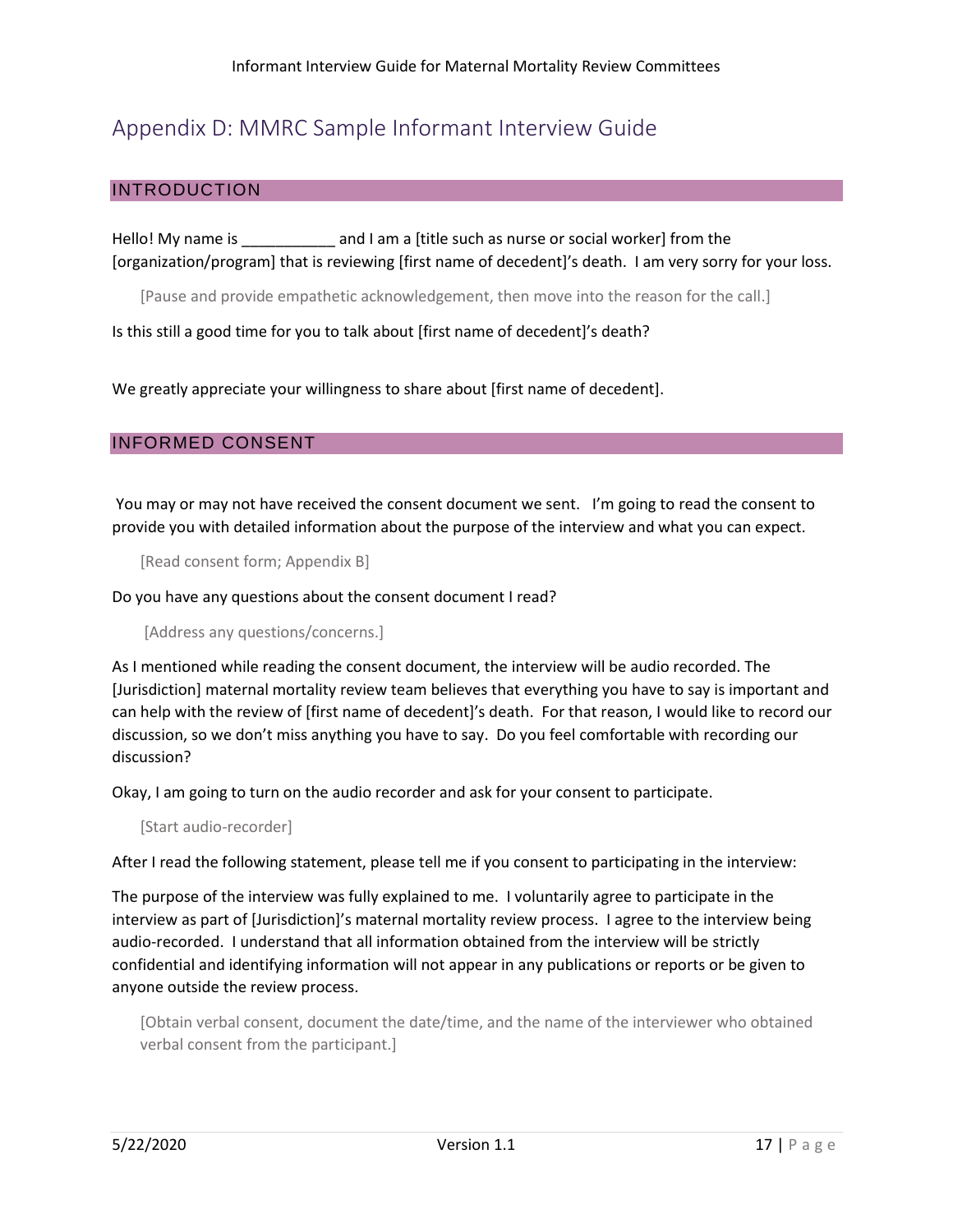## INTERVIEW QUESTIONS

Before we begin, I want to remind you that we want to know your point of view so there are no right or wrong answers to these questions. If you don't feel comfortable answering a question, let me know and we can skip it.

There might be pauses between questions. I want to give you time to answer the questions and it will help me take notes on what you are saying.

Do you have any questions before we start?

[Address any questions/concerns]

Ok, let's get started.

### OPENING

## **1. How you are related to [first name of decedent]?**

- ▼ If participant is a parent, skip to question 2.
- If not a parent, ask How long have you known [first name of decedent]?

## **2. What would you like me to know about [first name of decedent]?**

**3. [If applicable, based on information about the death] ask** Do you know if [first name of decedent] knew she was pregnant before her death?

### CLINICAL FACTORS

Now, I would like to ask you some questions about [first name of the decedent]'s health care history and experiences.

- **4. Do you know how many times had [first name of decedent] been pregnant in her life? (Include miscarriages, abortions, live births, and number of living children.)**
- **5.**

**[If she had previous pregnancies] Do you know if [first name of the decedent] had any physical complications with a previous pregnancy?**

Probe: high blood pressure, seizures, diabetes, blood clots, bleeding, depression/anxiety, Csection recovery issues, infection, severe tears, baby in NICU, stillbirth, etc.

**6. How would you describe [first name of decedent]'s health before her most recent pregnancy?**

Probe: physical health, weight, mental health, reproductive health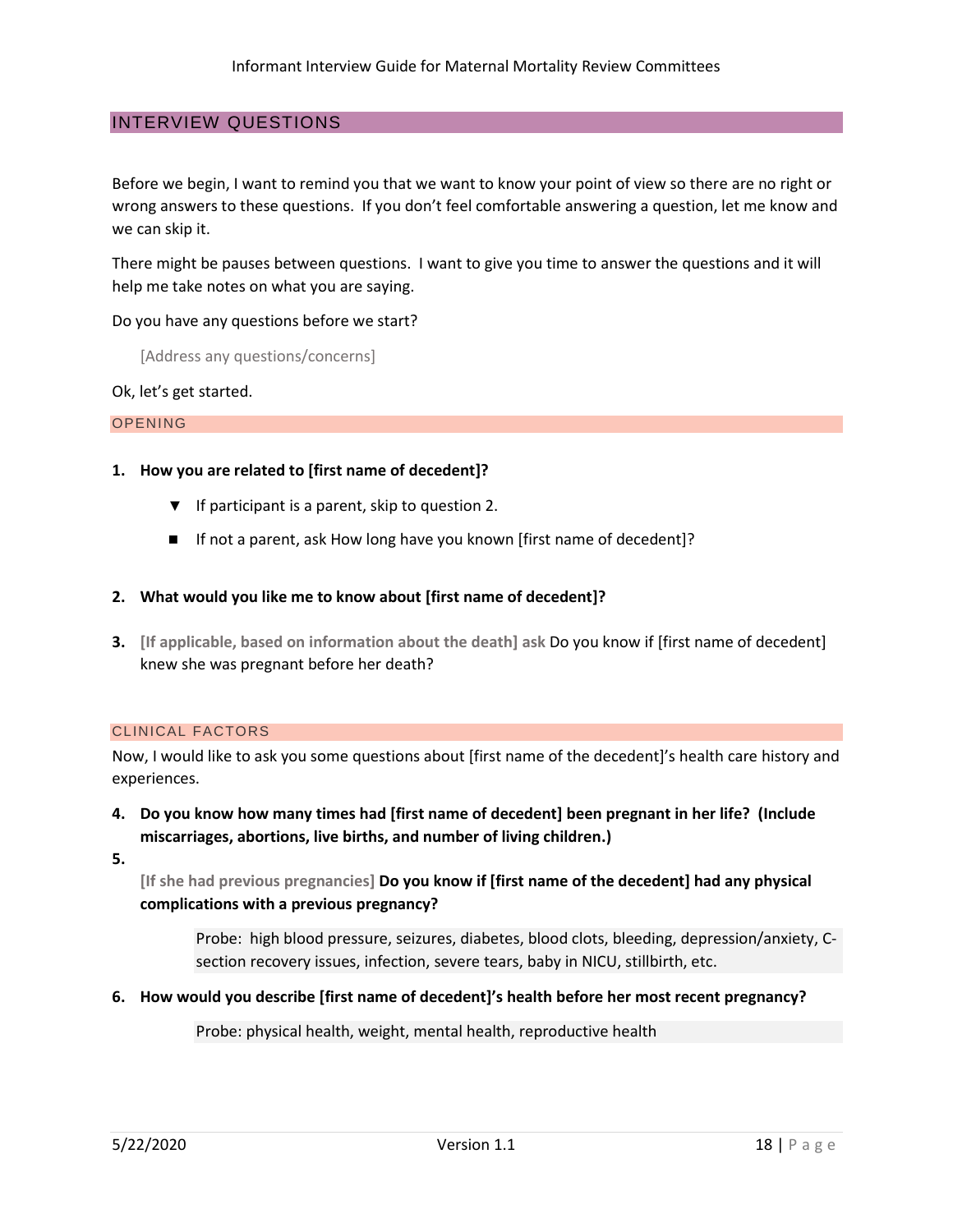- **7. Was she taking medications before, during, or after her most recent pregnancy** [if she lived postpartum**]? This could include prescriptions, over-the-counter medicines, vitamins or supplements.**
	- ▼ If yes, say: Please tell me what medications, vitamins or supplements she was taking \_\_\_\_\_*.*
		- Before pregnancy.
		- During pregnancy.
		- After pregnancy. [If applicable]

Keep probing until complete. Be sure to capture relevant time period for every medication (before/during/after pregnancy).

■ If no or don't know, skip to question 8.

## **8. What can you tell me about the health care [first name of decedent] received while she was pregnant?**

Probe:

- How did she find or select her care provider?
- What type of provider did she see (general obstetrician (OB), maternal fetal medicine specialist/perinatologist, family medicine, certified nurse midwife, other midwife)? •
- How often did she get health care while she was pregnant?
- Did she see the same person each time?
- Did she have challenges getting to her prenatal appointments?

## **9. How did [first name of decedent] feel about the care she received from her doctor, midwife or nurse while she was pregnant?**

Probe:

- Did she feel that the (doctor/midwife/nurse) was respectful and listened to her concerns?
- Did she seem to feel comfortable with or confident about her doctor/midwife/nurse?
- Did she feel they were giving her quality care? •

[Elicit examples]

## **10. Did [first name of the decedent] have any physical complications during her most recent pregnancy?**

Probe: high blood pressure, seizures, diabetes, blood clots, bleeding, depression/anxiety, Csection recovery issues, infection, severe tears, baby in NICU, stillbirth, etc.

## **11. Was [first name of decedent] told to go to any other doctors, clinics or hospitals at any time while she was pregnant?**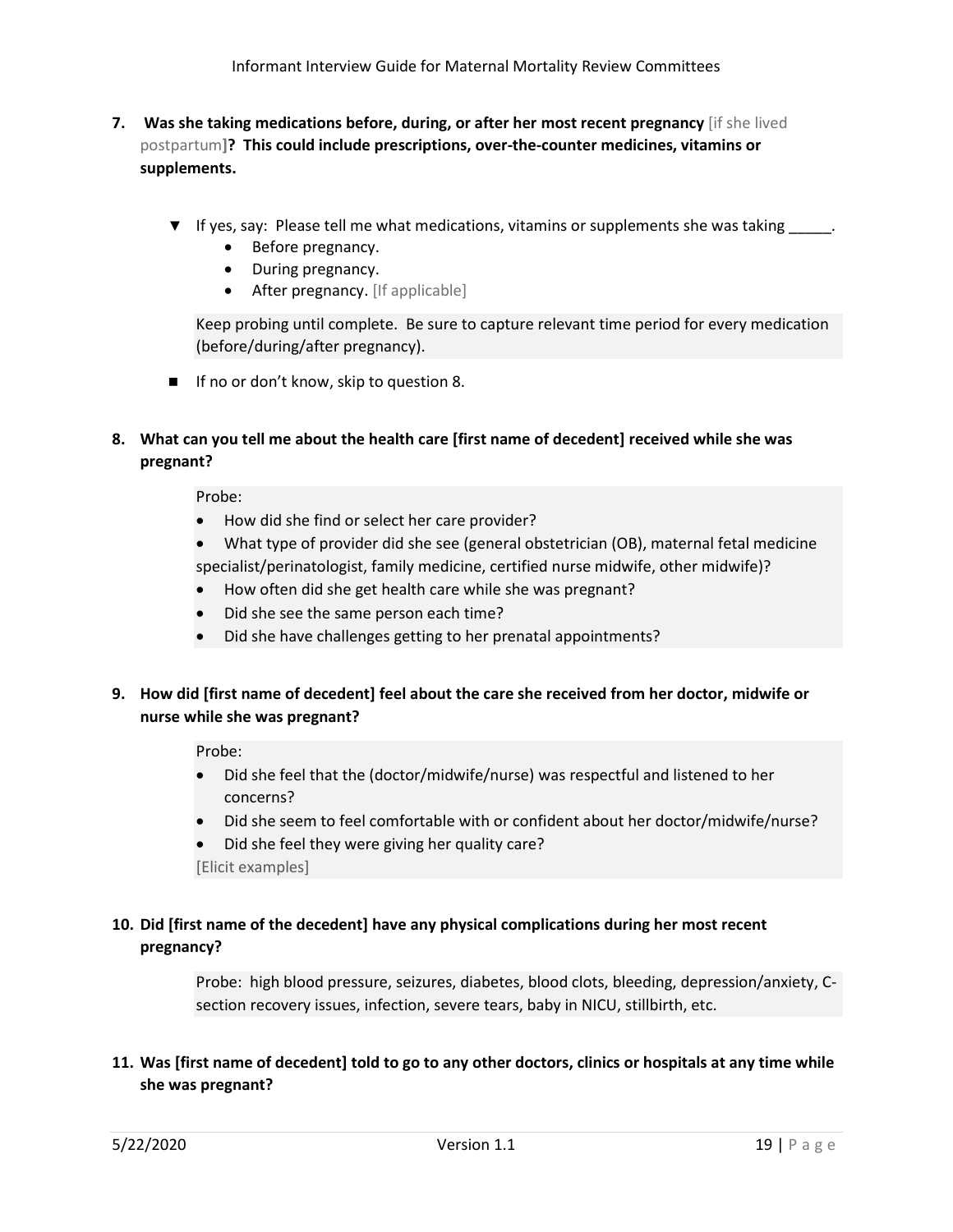- ▼ If yes, ask: Was [first name of decedent] able to see the [provider or clinic or hospital] she was referred to?
	- ▼ If yes, ask: Can you tell me more about what happened when she saw the other doctor?
	- ▼ If no, ask: Why was [first name of decedent] not able to see the doctor/clinic/hospital she was referred to?
- If no or don't know, then skip to question 12.
- **12.** [If she lived postpartum] **What can you tell me about the health care [first name of decedent] got after she had her baby?**

Probe:

- Did she see her doctor or midwife a few weeks after she had her baby?
- Did she have challenges getting to her postpartum appointments?
- Was she having complications or other health concerns after she had her baby that caused her to see a doctor? Please explain.
- If no postpartum care or don't know, skip to question 14.
- **13.** [If she lived postpartum] **How did [first name of decedent] feel about the care she got from her doctor, midwife or nurse after she had her baby?**

## Probe:

- Did she feel that the (doctor/midwife/nurse) was respectful and listened to her concerns?
- Did she seem to feel comfortable with or confident about her doctor/midwife/nurse?
- Did she feel they were giving her quality care?

[Elicit examples]

**14. Did [first name of decedent] tell you she was concerned about her pregnancy or health before her death?**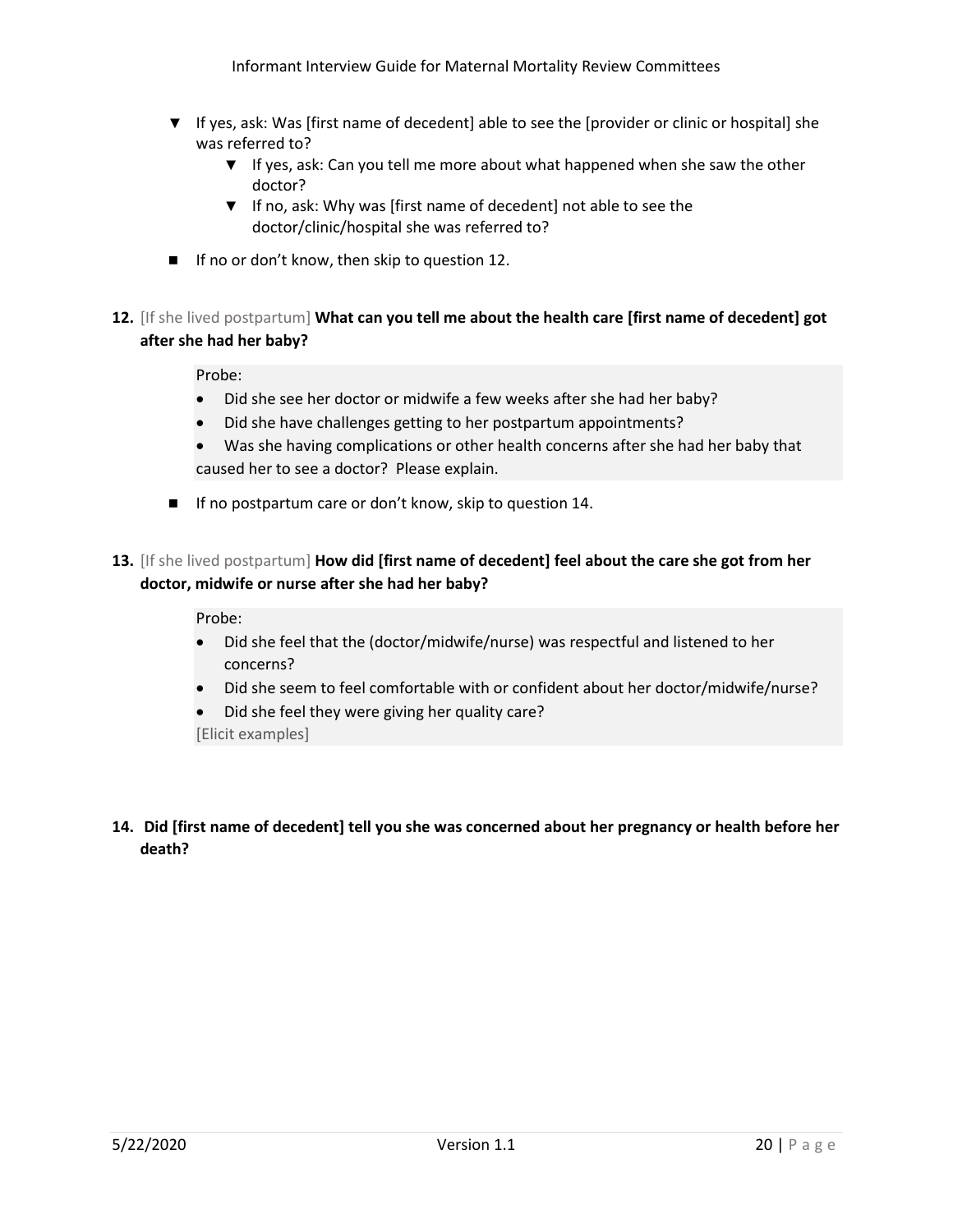## **15. What do you think were the events leading to [first name of decedent]'s death?**

Probes:

- What information did she or the family have regarding her condition and treatment?
- Who communicated that information to her/the family?

[Keep probing gently; this is likely to be an emotional time in the interview]

## **16.** [If not elicited from Q15] **What do you think was the cause of [first name of decedent]'s death?**

Probes:

- How did you come to that understanding?
- Who spoke to you about what happened to [first name of decedent]?

[Try to ascertain whether there is any confusion or disagreement among the family about cause of death or how it was determined]

## SOCIAL DETERMINANT FACTORS

## Social Determinant Factors:

The next phase of the interview asks questions that relate to [first name of the decedent]'s home life. This helps us to better understand what was happening in terms of her health and life around the time of her death.

- **17. Did [first name of decedent] ever worry about having money or health insurance to cover her bills and medical care during or after her most recent pregnancy [If applicable]?**
	- ▼ If yes, say: Tell me what issues [first name of decedent] was having with covering her bills or medical care. Probe:

[Try to ascertain the timeline of events]

- If no, skip to question 18.
- **18. How did [first name of decedent] feel about where she lived during or after her most recent pregnancy [If applicable]?**

Probe: housing, who she lived with, safety of the neighborhood, access to services, distance to work, or other things that may have affected her health

**19. What kind of support did [first name of decedent] have to help with her needs during or after pregnancy** [if applicable]?

> Probe: food, housing, transportation, medical care, financial assistance, advice, information, emotional support.

• Did they help her after she had her baby?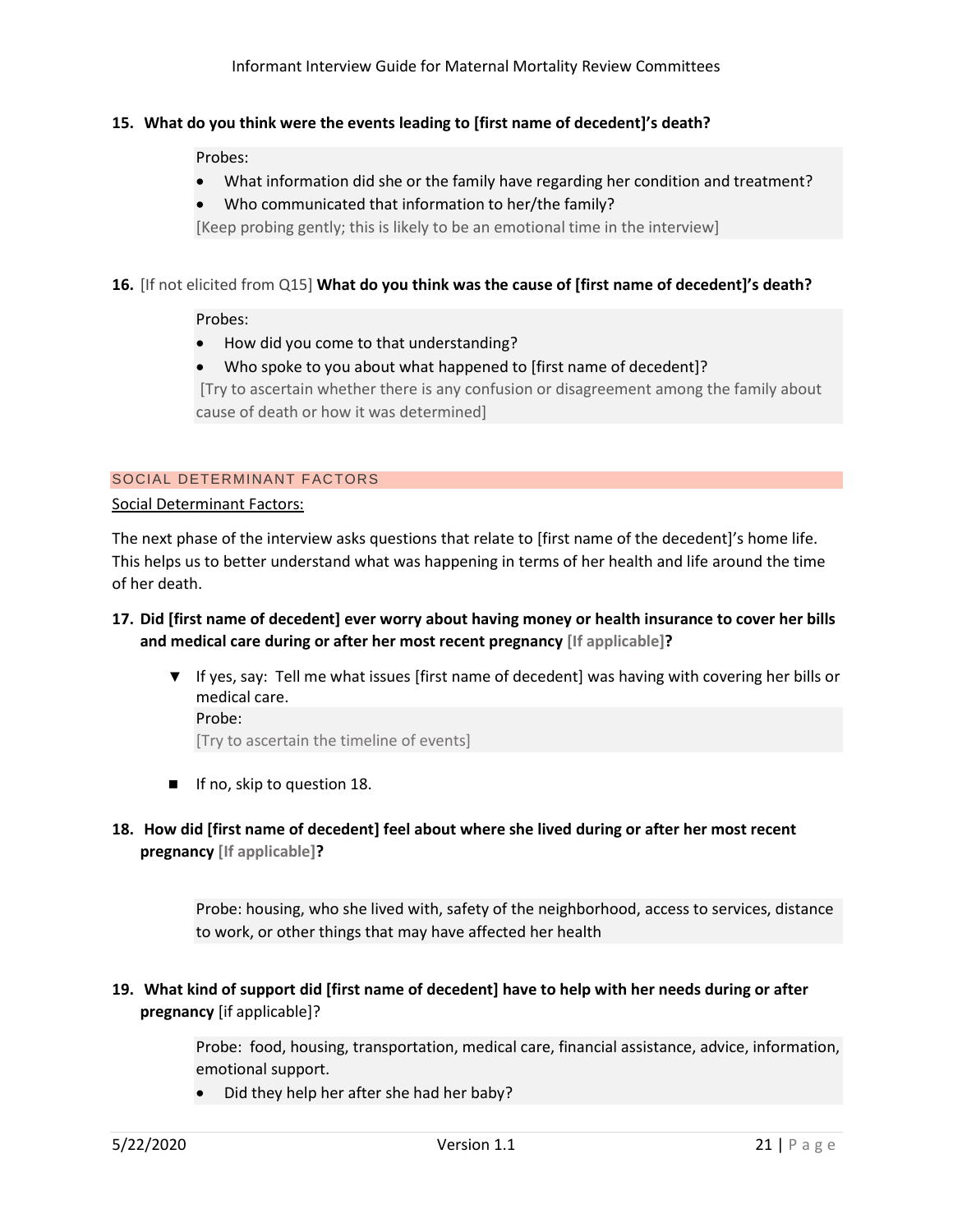- **20. Did [first name of decedent] experience anxiety, depression, or other mental health challenges during or after her most recent pregnancy?**
	- ▼ If yes, ask: How was she feeling mentally or emotionally?

Probe:

- How was she coping?
- If no, skip to question 23
- **21. Was [first name of decedent] seeing a provider or a counselor for her emotional or mental health?**

Probe:

- What was her experience like with the provider or counselor she was seeing?
- **22. How were [first name of decedent]'s relationships with others affected by her emotional or mental health?**
- **23. Did [first name of decedent] happen to \_\_\_\_\_\_ during or after her most recent pregnancy?**

## Probe:

- take prescription narcotics
- drink alcohol
- smoke cigarettes or use any other tobacco products
- use street or illegal drugs

[Identify the time frame: during pregnancy, or the postpartum period]

- ▼ If yes, ask: How do you think the substance use affected [first name of decedent]'s ability to do her regular activities or care for her baby [if applicable]?
- ▼ If yes, ask: Did [first name of decedent] get counseling or treatment because she was using  $\overline{?}$
- If no, skip question
- **24. [If not the spouse or partner]** How would you describe [first name of decedent]'s relationship with the father of her baby?

Probe: clarify the relation of father of baby to decedent (i.e., spouse/partner)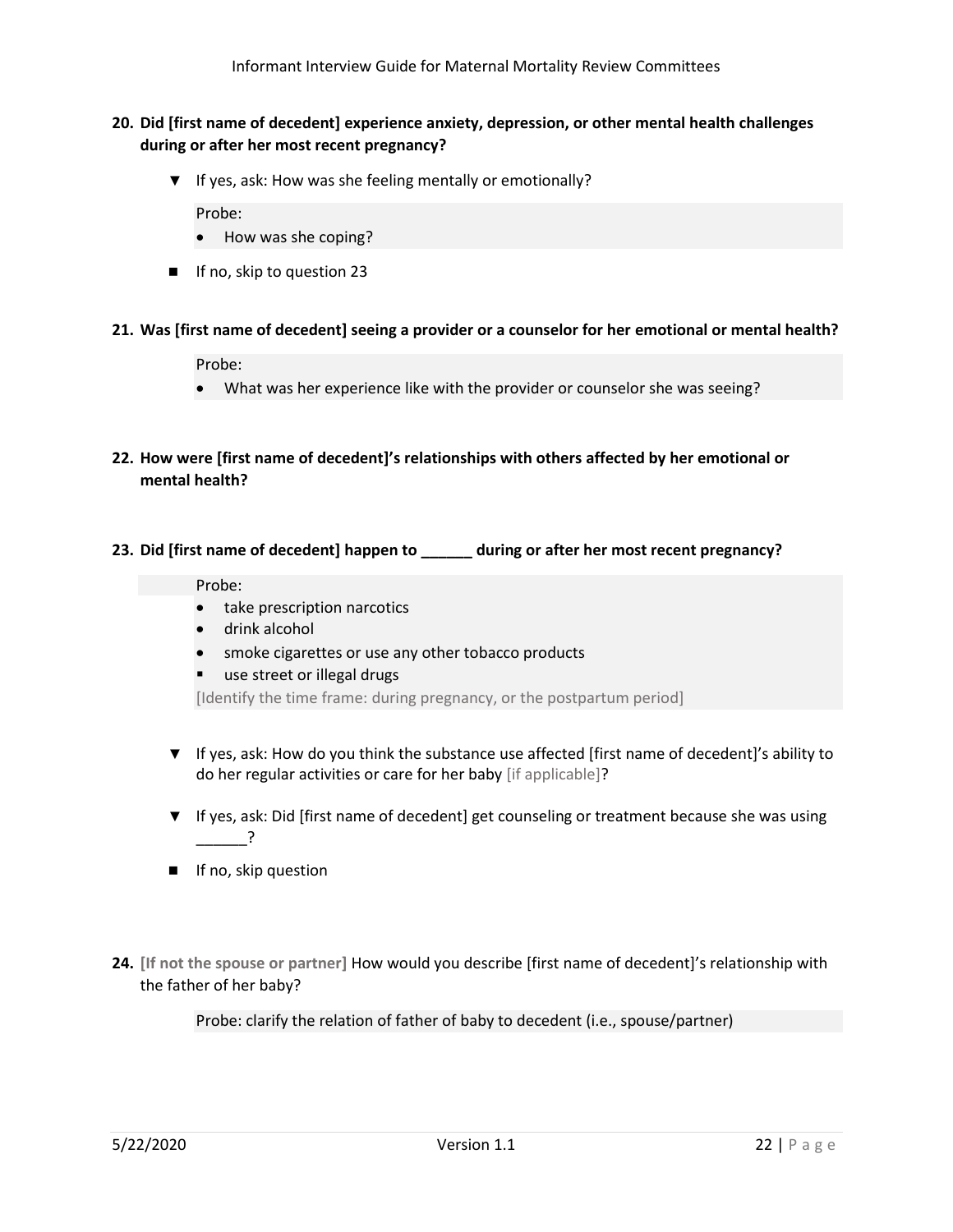## **25. Sometimes traumatic experiences affect how women experience pregnancy and childbirth. Do you know if [first name of decedent] was abused or neglected as a child?**

- ▼ If yes, ask: What can you tell me about those experiences?
- ▼ If yes, ask: Did she get any counseling or other professional help to cope with those traumatic experiences?

Probe for type, frequency, length, age and relationship with perpetrators during experiences of abuse or neglect.

■ If no, skip to question 21

## **26. Did we leave anything out about [first name of decedent]'s life and health experiences that you'd like to share now?**

Thank you for sharing about [first name of decedent]'s personal life.

## CLOSING

We are nearing the end of our interview. I want to pause and thank you so much for sharing with me today. The next few questions are about what you think could have helped [first name of decedent] and about how your family is coping.

## **27. What do you think could be done to better help women like [first name of decedent] from experiencing a loss?**

Probe:

- What advice would you give to doctors, midwives, nurses, or other health care providers who take care of women like [first name of decedent]?
- What advice would you give to families like yours? How are you coping with [first name of decedent]'s death?

## **28. We prepared a list of resources that may be helpful – would you like to have this list?**

▼ If yes, ask: How would you like me to send the list (mail/email)?

[List could include resources/support groups on bereavement, disease/condition, specific resource organizations, local social workers, etc.]

■ If no, tell the participant how they may get resources later.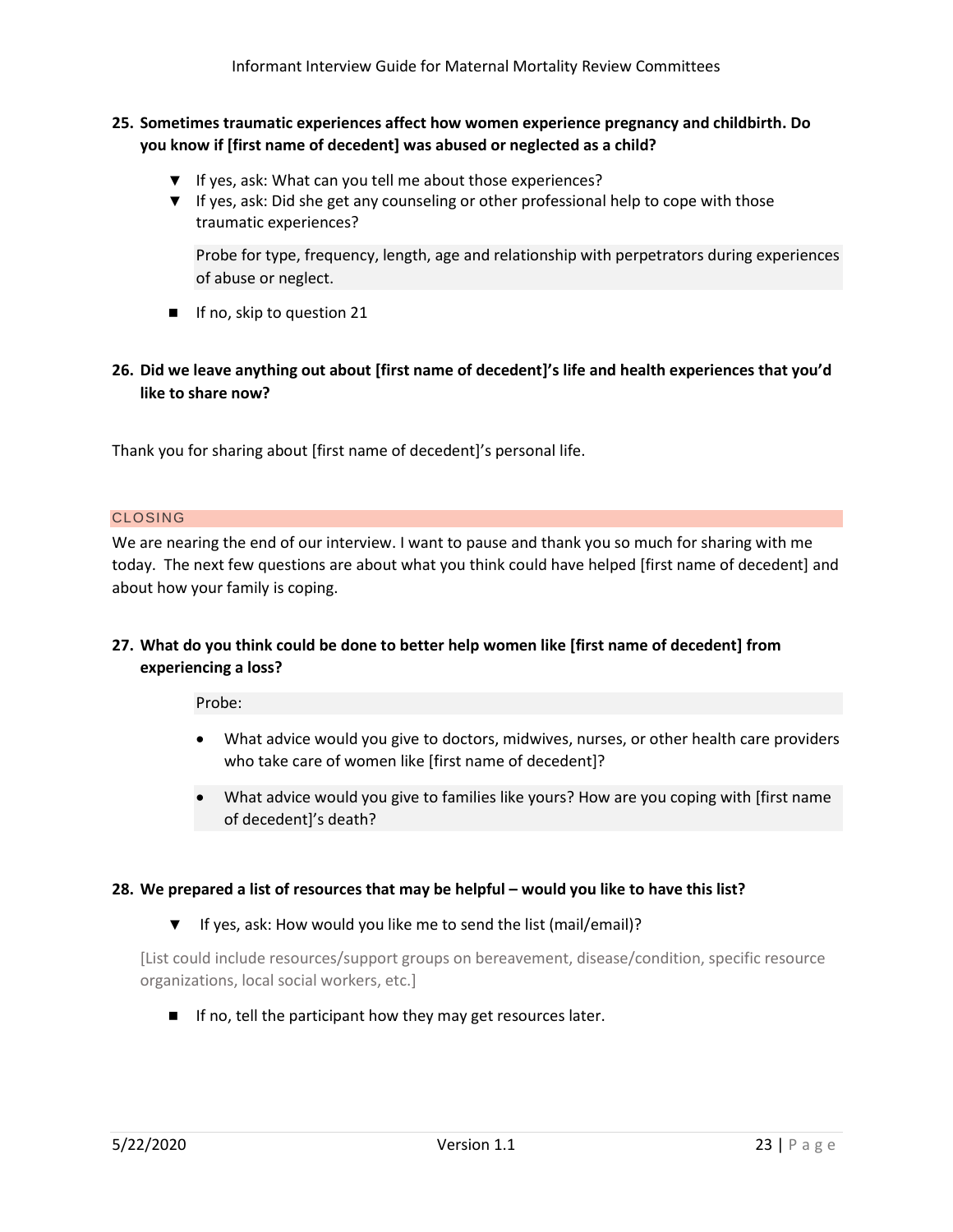Thank you so much for talking with me. I'd like to check in and ask how this interview experience has been for you, and ask whether you have suggestions for me or the maternal mortality review process to better improve how we gather information about maternal deaths like [first name of decedent]'s.

[END BY AUTHENTIC EXPRESSION OF GRATITUDE FOR THEIR PARTICIPATION, REMIND THEM THEY CAN CONTACT PROJECT PERSONNEL IF THEY DESIRE IN THE FUTURE. Follow up with resources list, if requested.]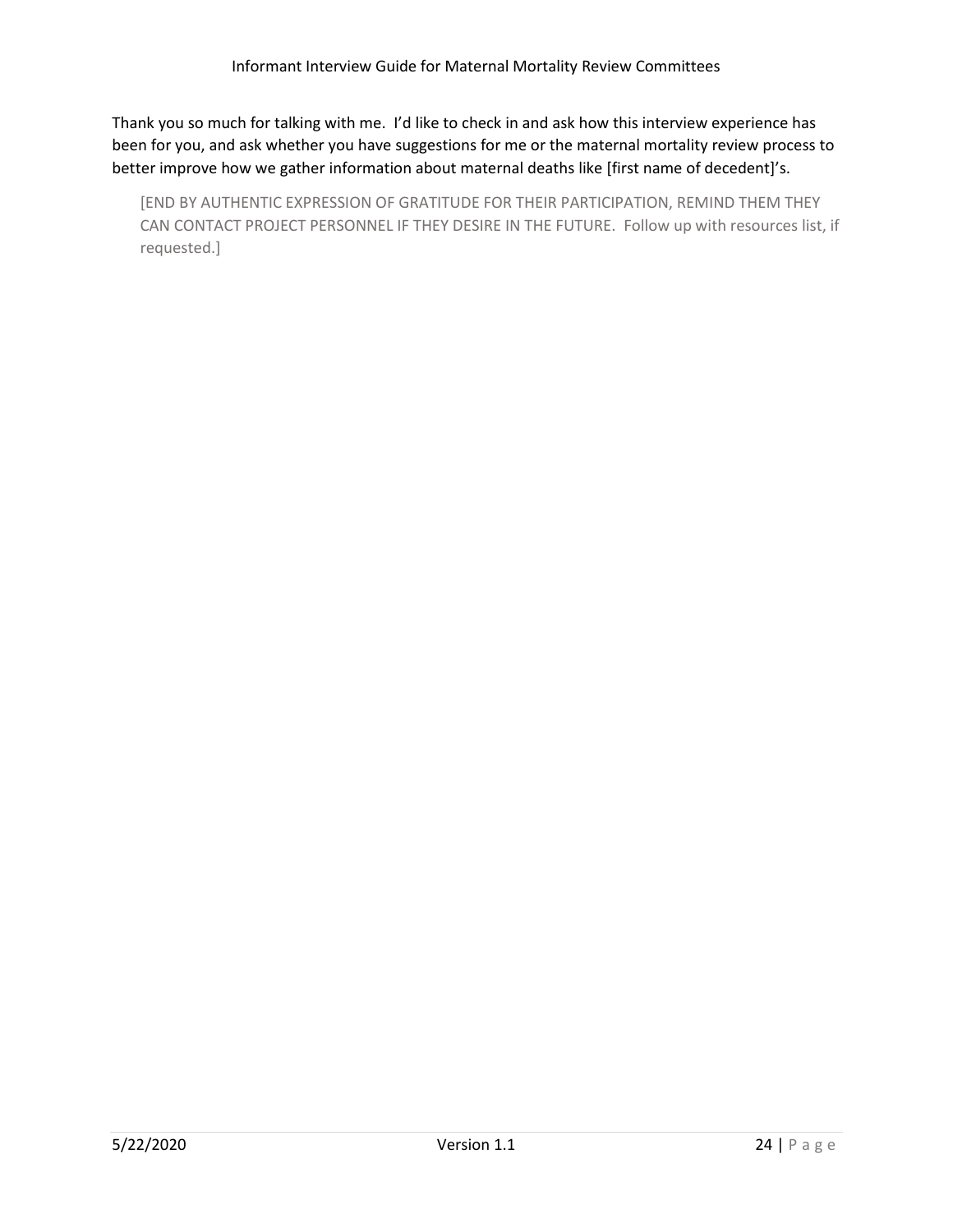## <span id="page-25-0"></span>References

<sup>1</sup> Hill, P. (2012). Support and counseling after maternal death. *Seminars in Perinatology. (36)*, 84-88.

- <sup>2</sup> Berg, C., Danel, I., Atrash, H., Zane, S., Bartlett, L. (2001). *Strategies to reduce pregnancy-related deaths: From identification to action.* Atlanta: Centers for Disease Control and Prevention.
- <sup>3</sup> Building U.S. Capacity to Review and Prevent Maternal Deaths. (2017). *Maternal Mortality Review Committee Abstractor Manual.* Retrieved from http://reviewtoaction.org/sites/default/files/nationalportal-material/Abstractor%20Manual%20v7.pdf

<sup>6</sup> Kalter, D., Salgado, R., Babille, M., Koffi, A., Black, R. (2011). Social Autopsy for maternal and child deaths: A comprehensive literature review to examine the concept and the development of the method. *Population Health Metrics, 9* (45). Retrieved from http://www.pophealthmetrics.com/content/9/1/45. doi.10.1186/1478-7954-9-45.

<sup>7</sup> World Health Organization. (2004). *Beyond the numbers: reviewing maternal deaths and complications to make pregnancy safer.* Retrieved from

http://apps.who.int/iris/bitstream/10665/42984/1/9241591838.pdf.

<sup>8</sup> Shaefer, J., Noell, D., McClain, M. (2002). Fetal and infant mortality reviews: A guide for home interviewers. Retrieved from: https://www.ncfrp.org/wp-content/uploads/NCRPCD-Docs/FIMRHomeInterviewersGuide.pdf.

<sup>9</sup> United States Department of Veteran Affairs. (2015). Behavioral Health Autopsy Program. Retrieved from<http://www.mirecc.va.gov/suicideprevention/education.asp>

<sup>10</sup> Agostino, M.R., Wilson, B., Byfield, R. (2015). Identifying potentially preventable elements in severe adverse maternal events. *Journal of Obstetric, Gynecologic, and Neonatal Nursing*, (45). 865-869.

<sup>11</sup> North Carolina (State). Legislature. Senate. *An Act Establishing a Maternal Mortality Review Committee Within the Department of Health and Human Services to Review Maternal Deaths and Make Recommendations to Decrease Maternal Mortality in the Future.* SB 302. 2015 Session.

<sup>12</sup> Oklahoma (State). Legislature. House. *Maternal Mortality Review Act*. HB 2334. 2019 Session. <sup>13</sup> Georgia (State). Legislature. Senate. *An Act relating to the Department of Public Health, so as to require the Department of Public Health to establish the Maternal Mortality Review Committee to review maternal deaths.* SB 273. 2013-14 Session.

<sup>14</sup> Indiana (State). Legislature. Senate. *An Act to amend the Indiana Code concerning health.* SB 142. 2017-18 Session.

<sup>15</sup> Mississippi (State). Legislature. House. *An Act to Authorize the State Department of Health to Establish the Maternal Mortality Review Committee to Review Maternal Deaths and Establish Strategies to Prevent Maternal Deaths*. HB 494. 2017 Session.

<sup>16</sup> New Jersey (State). Legislature. General Assembly. *An Act concerning maternal mortality and morbidity supplementing Title 26 of the Revised Statutes, and amending R.S.26:8-24*. A 1862. 2018-19 Session.

<sup>17</sup> West Virginia (State). Legislature. Senate. *A Bill to amend the Code of West Virginia, 1931, as amended, by adding thereto a new article, designated §48-25A-1, §48-25A-2 and §48-25A-3, all relating* 

<sup>4</sup> Building U.S. Capacity to Review and Prevent Maternal Deaths. (2018). *Report from nine maternal mortality review committees: a view into their critical role.* Retrieved 10/25/18 from http://reviewtoaction.org/Report\_from\_Nine\_MMRCs

<sup>&</sup>lt;sup>5</sup> Seacrist, M., & Noell, D. (2016). Development of a tool to measure nurse clinical judgement during maternal mortality case review. *Journal of Obstetric, Gynecologic, and Neonatal Nursing, (45),* 870-877. doi: http://dx.doi.org/10.1016/j.jogn.2016.03.143.